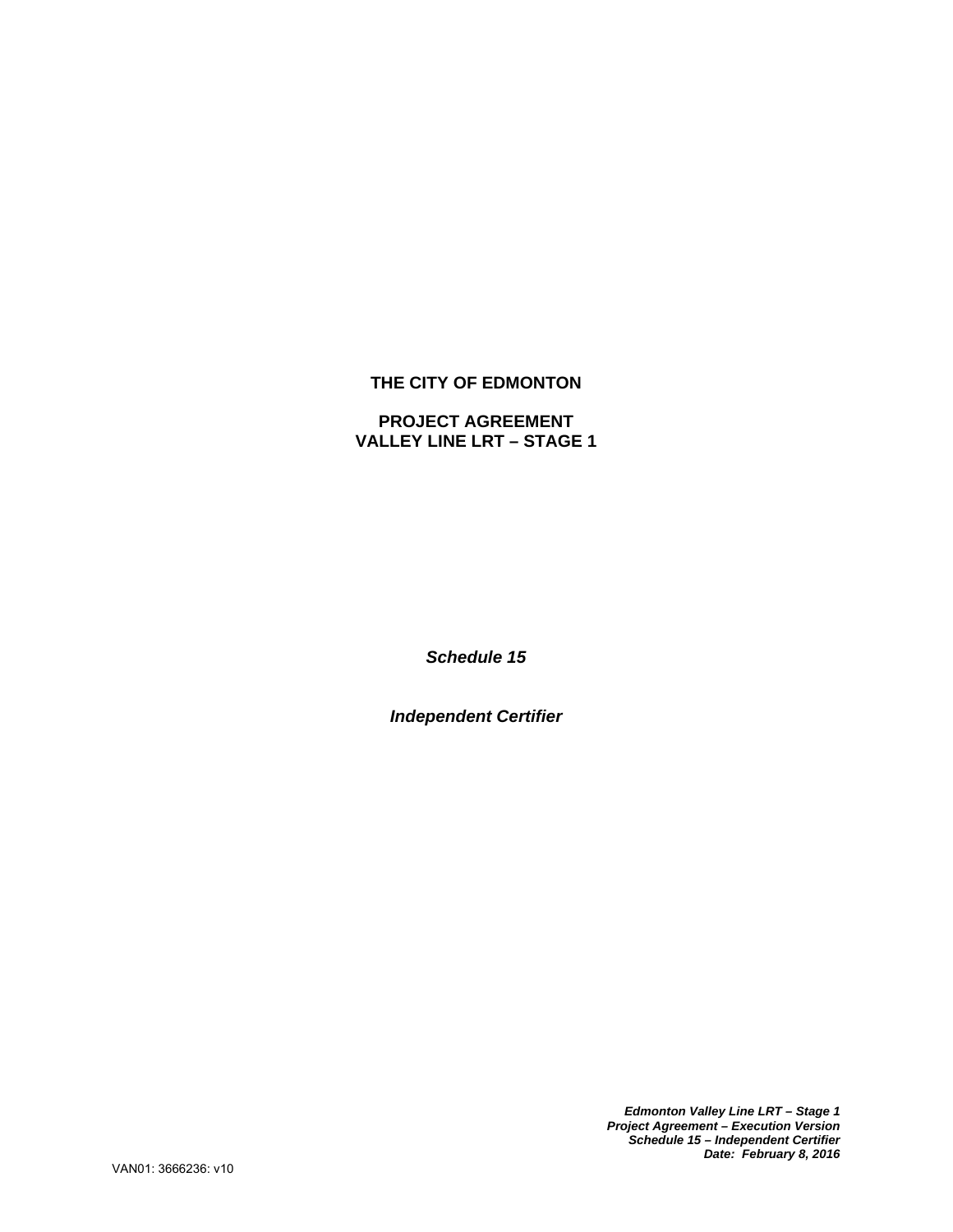# **SCHEDULE 15**

# **INDEPENDENT CERTIFIER**

# **TABLE OF CONTENTS**

| 2.             |  |
|----------------|--|
| $3_{-}$        |  |
| $\overline{4}$ |  |
| 5 <sub>1</sub> |  |
| 6.             |  |
| 7 <sub>1</sub> |  |
| 8.             |  |
| 9.             |  |
|                |  |
|                |  |
|                |  |

Appendix 15A - Independent Certifier Agreement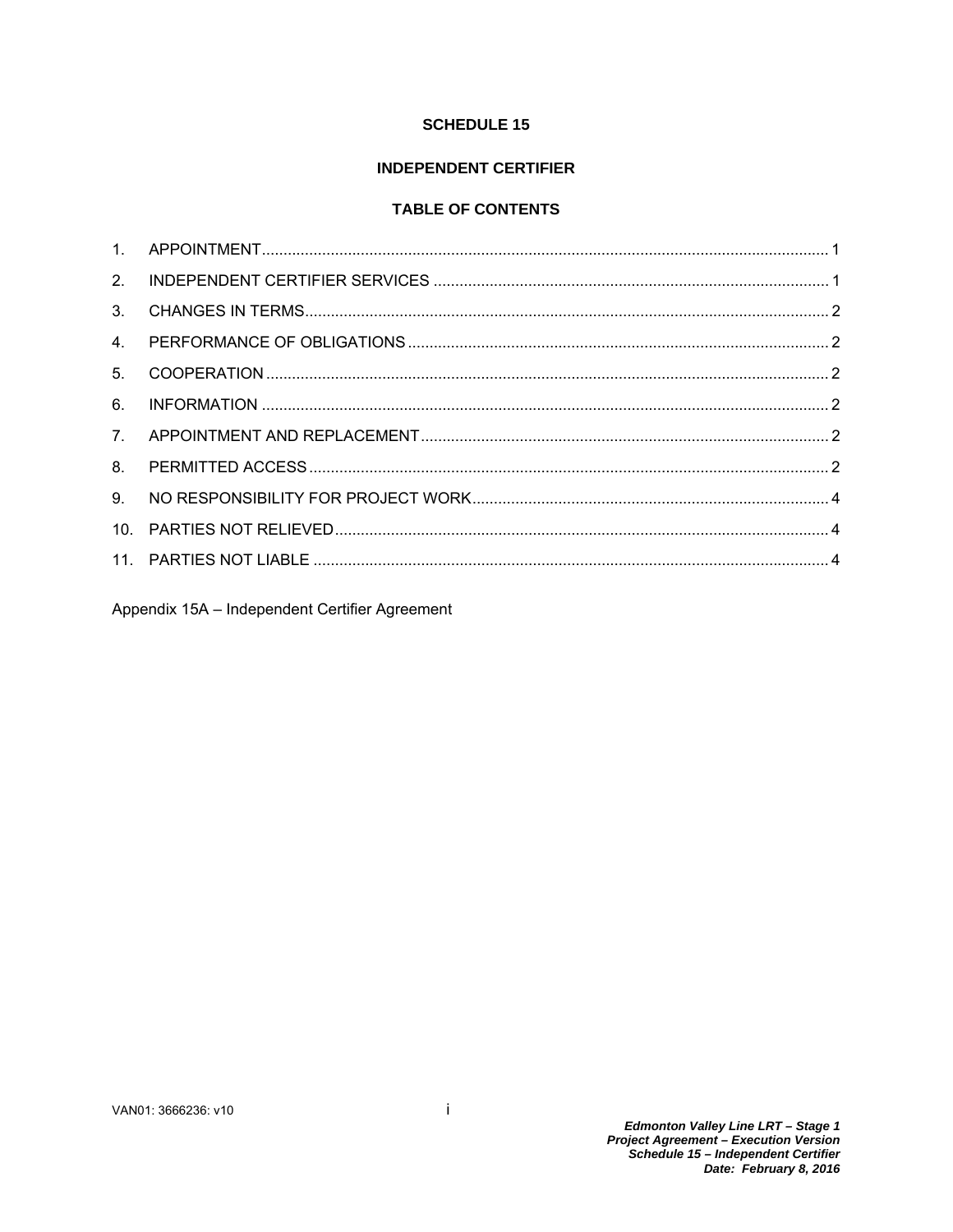# **SCHEDULE 15**

### **INDEPENDENT CERTIFIER**

### **1. APPOINTMENT**

Promptly, but not more than thirty (30) days, following the Effective Date, Project Co and the City will conduct a competitive procurement process to jointly appoint a person (or firm of persons) (the "*Independent Certifier*"), who:

- (a) is qualified and experienced with respect to the design and construction of light rail projects similar to the Project;
- (b) is a Professional Engineer;
- (c) is qualified and experienced with respect to progress measurement and assessment of light rail projects similar to the Project;
- (d) is qualified and experienced with respect to contract administration, construction engineering, and civil, mechanical, electrical and systems engineering and other relevant matters associated with the design, construction, operation and maintenance of light rail projects similar to the Project;
- (e) is qualified and experienced with respect to large-scale landscaping, reforestation and naturalization projects or, subject to Section 3.9(c) *[Independent Certifier Personnel]* of Appendix 15A *[Independent Certifier Agreement]*, has entered into, or will enter into, a subcontract or similar arrangement with a person (or firm) with such qualifications and experience; and
- (f) is independent from both the City and Project Co (and who will be impartial to the Parties),

to provide certification services for the benefit of the Parties throughout the Construction Period.

The competitive procurement process will be managed and administered by the City in accordance with its procurement policies. Project Co shall cooperate and assist the City with the development of the procurement documents and evaluation criteria used to select the Independent Certifier and shall participate in the evaluation of procurement responses.

The Parties will enter into an agreement with the Independent Certifier on the terms generally as set out in Appendix 15A [*Independent Certifier Agreement*].

## **2. INDEPENDENT CERTIFIER SERVICES**

The services to be provided by the Independent Certifier are described in the Independent Certifier Agreement.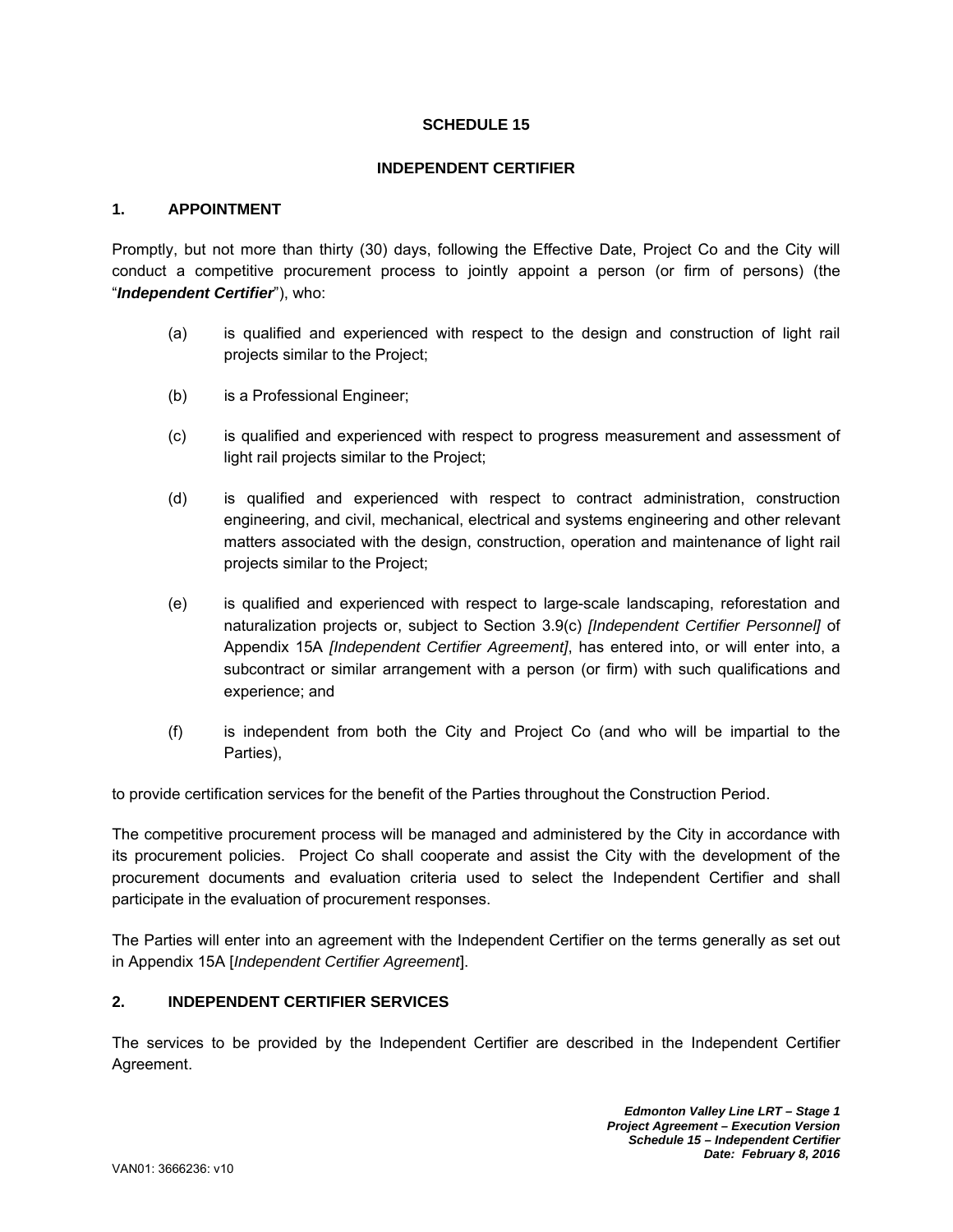# **3. CHANGES IN TERMS**

Neither the City nor Project Co shall, without the other's prior approval (not to be unreasonably withheld or delayed):

- (a) waive, settle, compromise or otherwise prejudice any rights or claims which the other may from time to time have against the Independent Certifier; or
- (b) vary the terms of the Independent Certifier Agreement or the services performed, or to be performed, by the Independent Certifier.

# **4. PERFORMANCE OF OBLIGATIONS**

Each of the City and Project Co shall perform its respective obligations arising under, or in connection with, the Independent Certifier Agreement.

# **5. COOPERATION**

The City and Project Co agree to cooperate with each other generally in relation to all matters within the scope of, or in connection with, the Independent Certifier and the Independent Certifier Agreement. All instructions, inspection and meeting notices and representations issued or made by either the City or Project Co to the Independent Certifier shall be simultaneously copied to the other for information purposes, and in the case of inspections or meetings, both the City and Project Co shall be entitled to attend such inspections performed by, or meetings involving, the Independent Certifier.

## **6. INFORMATION**

Project Co and the City shall provide the Independent Certifier with any information the Independent Certifier reasonably requires for the purpose of providing the services described in the Independent Certifier Agreement.

# **7. APPOINTMENT AND REPLACEMENT**

If for any reason during the term of the Independent Certifier Agreement the Independent Certifier is unable or unwilling to continue to perform the Independent Certifier services or if the Independent Certifier's appointment has been terminated by the City and Project Co, then unless otherwise agreed, Project Co and the City will promptly conduct a competitive procurement process to jointly appoint a replacement Independent Certifier. The competitive procurement process will be conducted in accordance with the procedures set out in Section 1 *[Appointment]* of this Schedule 15 *[Independent Certifier]*.

## **8. PERMITTED ACCESS**

Project Co and the City will give the Independent Certifier access to the Lands, the Project Work and the Infrastructure as the Independent Certifier reasonably requests in order to be fully informed as to the progress of the Project Work and the performance of the Infrastructure, including:

VAN01: 3666236: v10 2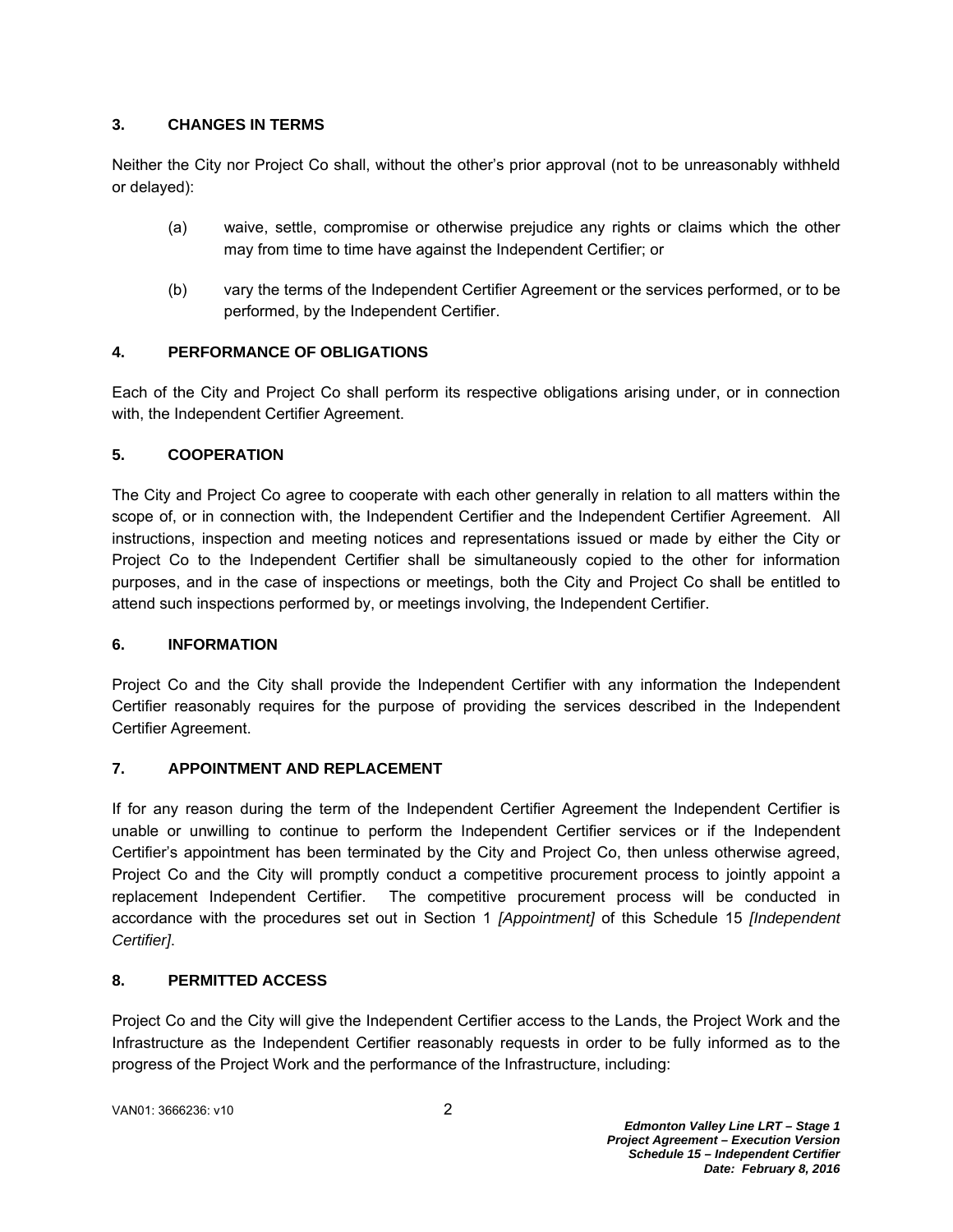- (a) access to the Lands and the work in progress; and
- (b) access to the Lands and the Infrastructure, including all monitoring and recording equipment, as necessary to:
	- (1) verify the performance of the Project Work; and
	- (2) inspect the Project Work, certify Completion of the Tawatinâ Bridge SUP, Completion of each Early Handover Item, Completion of the Kâhasinîskâk Bridge and Service Commencement and perform the functions assigned to the Independent Certifier under Section 1.19 *[Completion and Handback of Landscaping, Native Forest Restoration and Naturalization]* of Schedule 10 *[Environmental Performance Requirements]*,

and Project Co will:

- (c) provide the Independent Certifier with access to drawings, specifications, schedules, records, and other documents or data relating to the Project Work, including such information that is being produced by or in the possession of Project Co, any Project Contractor or Subcontractor, including the Design Builder and any of the foregoing information produced by or in the possession of the Design Builder with respect to the Light Rail Vehicle Supply;
- (d) provide the Independent Certifier with access to all plant, goods, products, commodities, materials, supplies, machinery, equipment, apparatus and other tangible property:
	- (1) intended to form, or actually forming, part of the Infrastructure, including the LRVs; or
	- (2) intended to be incorporated into, or permanently affixed to, the Lands or acts incorporated into, or permanently affixed to, the Lands,

whether located within or outside of the Lands;

- (e) permit the Independent Certifier to attend all Design and Construction meetings during the Construction Period, except to the extent Project Co and the City expressly otherwise agree;
- (f) permit the Independent Certifier to attend and observe all Commissioning activities; and
- (g) keep the Independent Certifier fully informed as to the progress of the Project Work, including giving notice in accordance with Good Industry Practice of any part of the Project Work before it becomes covered up or unavailable for inspection.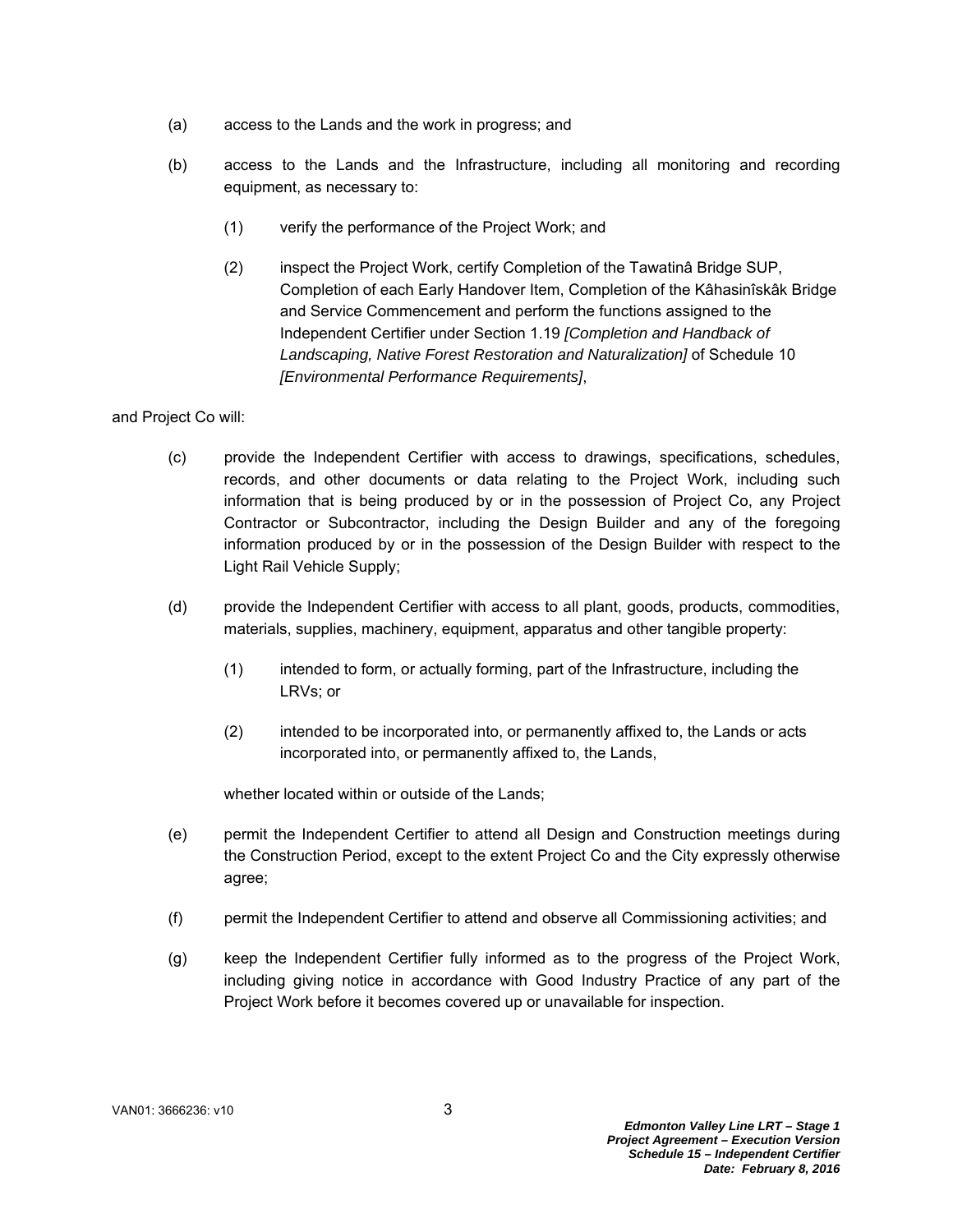# **9. NO RESPONSIBILITY FOR PROJECT WORK**

Nothing in this Agreement (including this Schedule 15 *[Independent Certifier]*) or the Independent Certifier Agreement will be interpreted as giving the Independent Certifier any responsibility or authority for any aspect of the Project Work, or as relieving Project Co of its responsibility for the Project Work, as set out in this Agreement, and none of Project Co, the Design Builder nor any Subcontractor will be entitled to rely on any review, acceptance, approval or confirmation that the Independent Certifier may give with respect to the Project Work.

# **10. PARTIES NOT RELIEVED**

Neither Project Co, nor the City, will be relieved from performing or observing its obligations, or from any other liabilities, under this Agreement as a result of either the appointment of, or any act or omission by, the Independent Certifier.

# **11. PARTIES NOT LIABLE**

On no account will Project Co or the City be liable to the other for any act or omission by the Independent Certifier whether under or purportedly under a provision of this Agreement, the Independent Certifier Agreement or otherwise, provided that any such act or omission will not extinguish, relieve, limit or qualify the nature or extent of any right or remedy of either Party against or any obligation or liability of either Party to the other Party which would have existed regardless of such act or omission.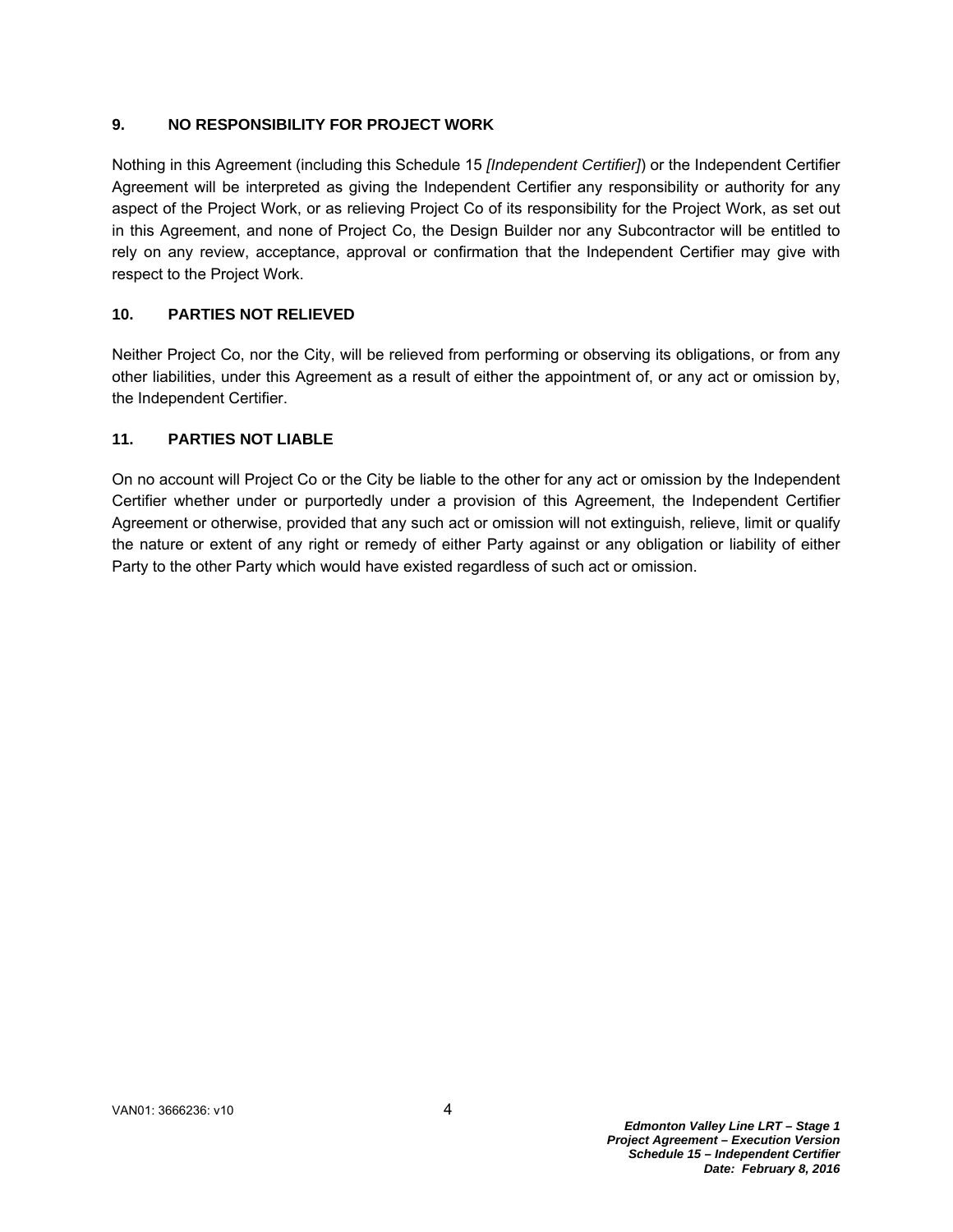# **APPENDIX 15A**

# **INDEPENDENT CERTIFIER AGREEMENT**

# **TABLE OF CONTENTS**

| 1 <sub>1</sub> |     |  |
|----------------|-----|--|
|                | 1.1 |  |
| 2.             |     |  |
|                | 2.1 |  |
|                | 2.2 |  |
| 3.             |     |  |
|                | 3.1 |  |
|                | 3.2 |  |
|                | 3.3 |  |
|                | 3.4 |  |
|                | 3.5 |  |
|                | 3.6 |  |
|                | 3.7 |  |
|                | 3.8 |  |
|                | 3.9 |  |
| $\overline{4}$ |     |  |
|                | 4.1 |  |
|                | 4.2 |  |
|                | 4.3 |  |
|                | 4.4 |  |
|                | 4.5 |  |
| 5.             |     |  |
|                | 5.1 |  |
|                | 5.2 |  |
|                | 5.3 |  |
| 6.             |     |  |
|                | 6.1 |  |
|                | 6.2 |  |
| 7.             |     |  |
|                | 7.1 |  |
|                | 7.2 |  |
|                | 7.3 |  |
|                | 7.4 |  |
|                |     |  |

VAN01: 3666236: v9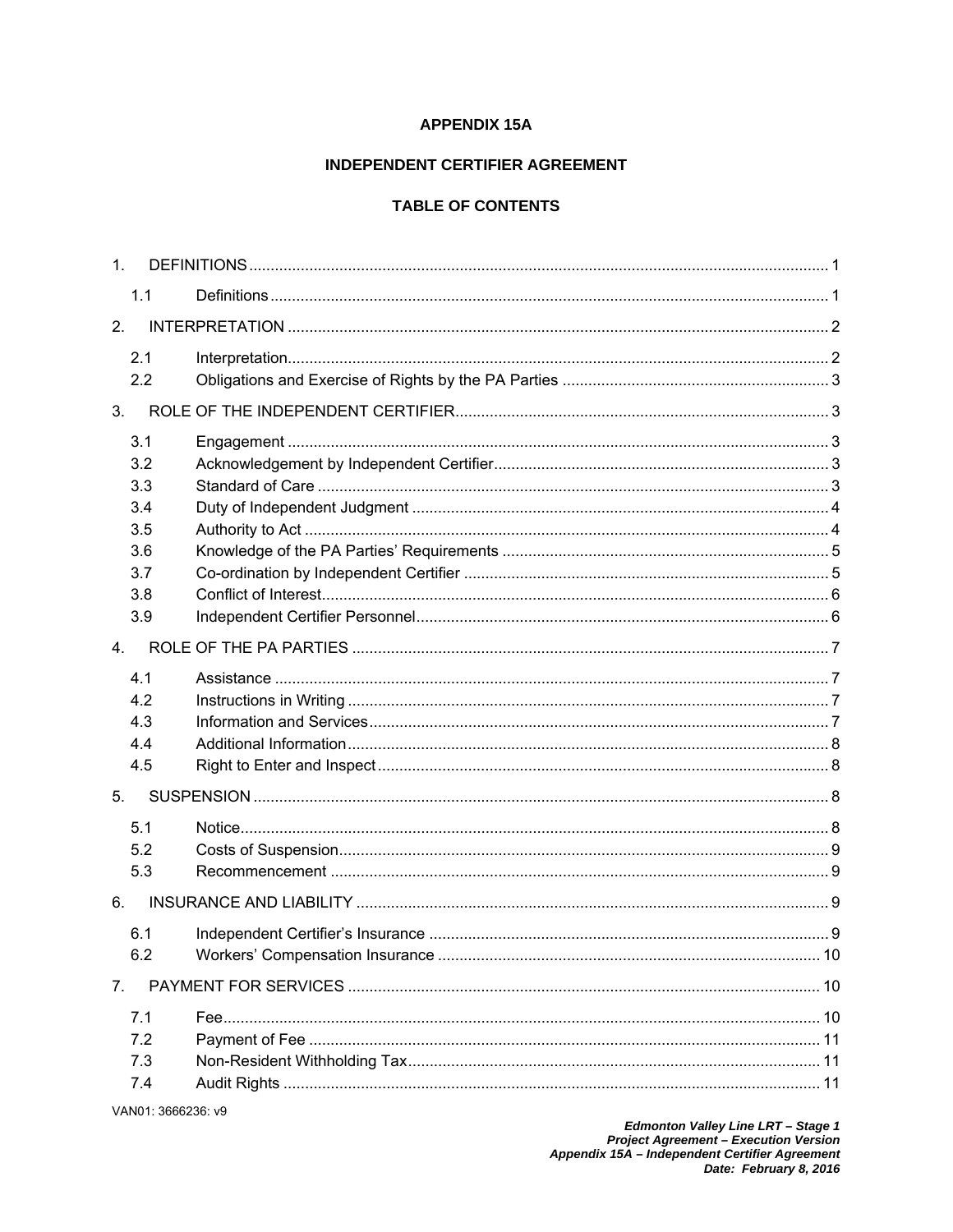| 8.    |  |  |  |  |  |  |
|-------|--|--|--|--|--|--|
| 8.1   |  |  |  |  |  |  |
| 8.2   |  |  |  |  |  |  |
| 8.3   |  |  |  |  |  |  |
| 8.4   |  |  |  |  |  |  |
| 9.    |  |  |  |  |  |  |
| 9.1   |  |  |  |  |  |  |
| 9.2   |  |  |  |  |  |  |
| 9.3   |  |  |  |  |  |  |
| 9.4   |  |  |  |  |  |  |
| 9.5   |  |  |  |  |  |  |
| 9.6   |  |  |  |  |  |  |
| 9.7   |  |  |  |  |  |  |
| 9.8   |  |  |  |  |  |  |
| 9.9   |  |  |  |  |  |  |
|       |  |  |  |  |  |  |
| 10.1  |  |  |  |  |  |  |
| 11.   |  |  |  |  |  |  |
| 11.1  |  |  |  |  |  |  |
| 11.2  |  |  |  |  |  |  |
| 11.3  |  |  |  |  |  |  |
| 11.4  |  |  |  |  |  |  |
| 11.5  |  |  |  |  |  |  |
| 11.6  |  |  |  |  |  |  |
| 11.7  |  |  |  |  |  |  |
| 11.8  |  |  |  |  |  |  |
| 11.9  |  |  |  |  |  |  |
| 11.10 |  |  |  |  |  |  |
| 11.11 |  |  |  |  |  |  |
| 11.12 |  |  |  |  |  |  |
| 11.13 |  |  |  |  |  |  |
| 11.14 |  |  |  |  |  |  |
| 11.15 |  |  |  |  |  |  |
| 11.16 |  |  |  |  |  |  |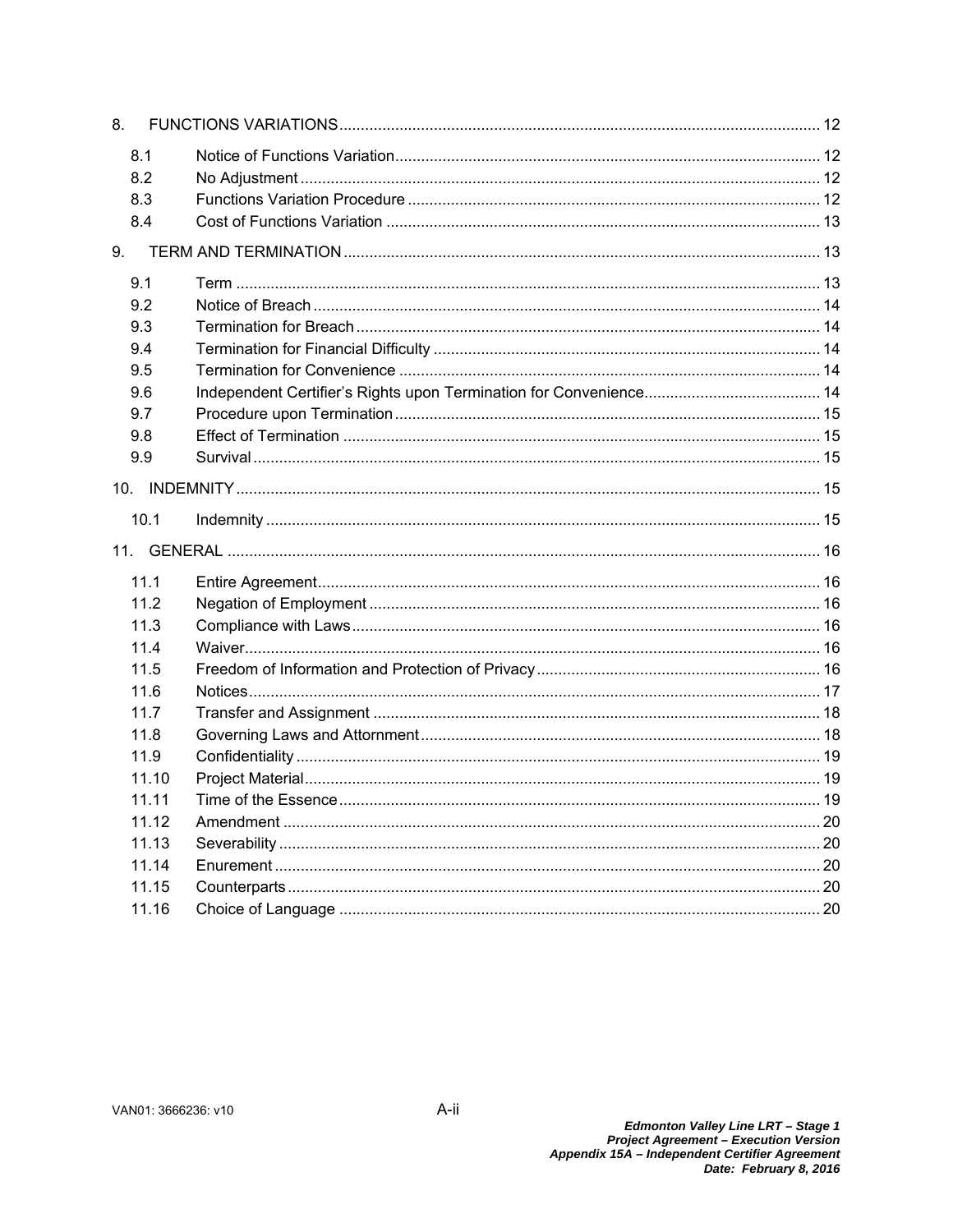# **APPENDIX 15A**

# **INDEPENDENT CERTIFIER AGREEMENT**

**THIS AGREEMENT** is made as of the ▼ day of ▼, 2016

**AMONG: The City of Edmonton**  (the "**City**") **AND**: **TransEd Partners General Partnership**  ("**Project Co**") **AND**:

▼

(the "**Independent Certifier**")

WHEREAS:

- A. the City and Project Co have entered into the Project Agreement;
- B. the City and Project Co wish to appoint the Independent Certifier, and the Independent Certifier wishes to accept such appointment, to perform certain services in connection with the Project Agreement; and
- C. the City, Project Co and the Independent Certifier wish to enter into this Agreement in order to record the terms by which the Independent Certifier will perform such services.

**NOW THEREFORE** in consideration of the mutual promises and agreements of the City, Project Co and the Independent Certifier herein expressed and for other good and valuable consideration the receipt and sufficiency of which are hereby acknowledged, the City, Project Co and the Independent Certifier covenant and agree as follows:

# **1. Definitions**

## **1.1 Definitions**

In this Agreement including the recitals and Schedules, unless the context indicates a contrary intention, terms which are defined in the Project Agreement (and not otherwise defined in this Agreement) will have meanings given to them in the Project Agreement and the following terms will have the following meanings:

"**Fee**" means the fees payable by the PA Parties to the Independent Certifier for the Functions, as such fees are specified and made payable in Schedule 2 *[Fee]* of this Agreement;

VAN01: 3666236: v10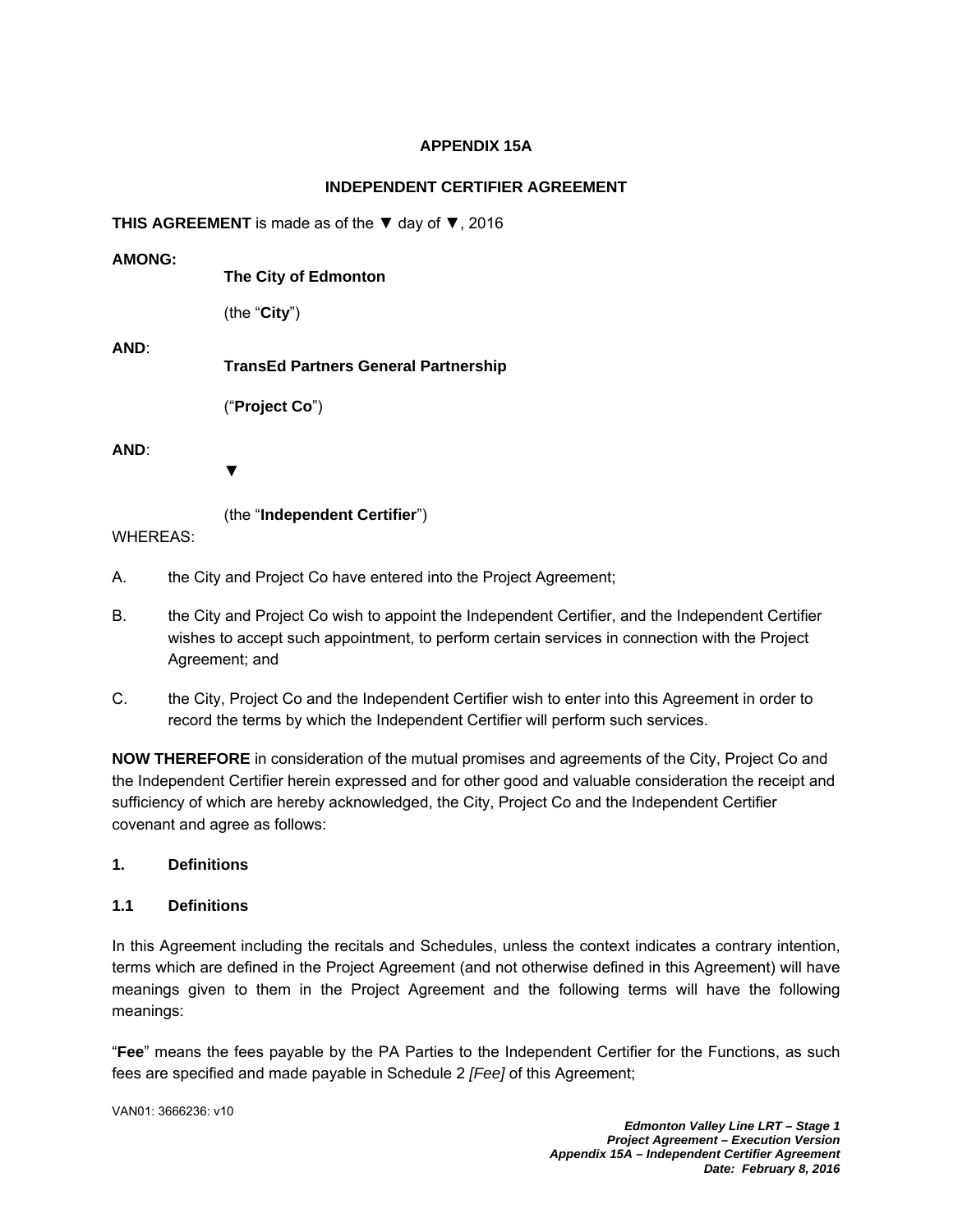"**Functions**" means:

- (a) all of the functions and obligations conferred on the Independent Certifier under the Project Agreement, including any requirement to have particular training, qualifications, certifications, experience or expertise;
- (b) all of the functions and obligations conferred on the Independent Certifier under this Agreement, including the functions described in Schedule 1 *[Functions]* of this Agreement; and
- (c) all other things or tasks which the Independent Certifier is required to do to comply with its obligations under this Agreement;

"**Functions Variation**" means any change to the Functions;

"**Intellectual Property**" means any and all intellectual property rights throughout the world, whether subsisting now or in the future, including rights of any kind in inventions, patents, copyright, trademarks, service marks, industrial designs, integrated circuit topography rights, applications for registration of any of the foregoing, and know-how, trade secrets, confidential information and trade or business names;

"**PA Party**" means the City or Project Co, as applicable;

"**Project Agreement**" means that certain agreement entitled "Project Agreement" and made between the City and Project Co as of the  $8<sup>th</sup>$  day of February, 2016 with respect to: (i) the design, construction, financing testing and commissioning of the Infrastructure, including LRV supply; (ii) the operation, maintenance and lifecycle rehabilitation of the System; and (iii) other ancillary work and services, as the same may be amended, supplemented or replaced from time to time; and

"**Project Material**" means all material:

- (a) provided to the Independent Certifier that is created by or required to be created by any PA Party; and
- (b) provided by or created by or required to be created by the Independent Certifier as part of, or for the purpose of, performing the Functions,

including documents, equipment, reports, technical information, plans, charts, drawings, calculations, tables, schedules and data (stored and recorded by any means).

"**Subconsultant**" has the meaning ascribed to such term in Section 3.9(c)(iii) of this Agreement.

# **2. Interpretation**

# **2.1 Interpretation**

The division of this Agreement into Sections, the insertion of headings and the provision of a table of contents are for convenience only, do not form a part of this Agreement and will not be used to affect the

VAN01: 3666236: v10 A-2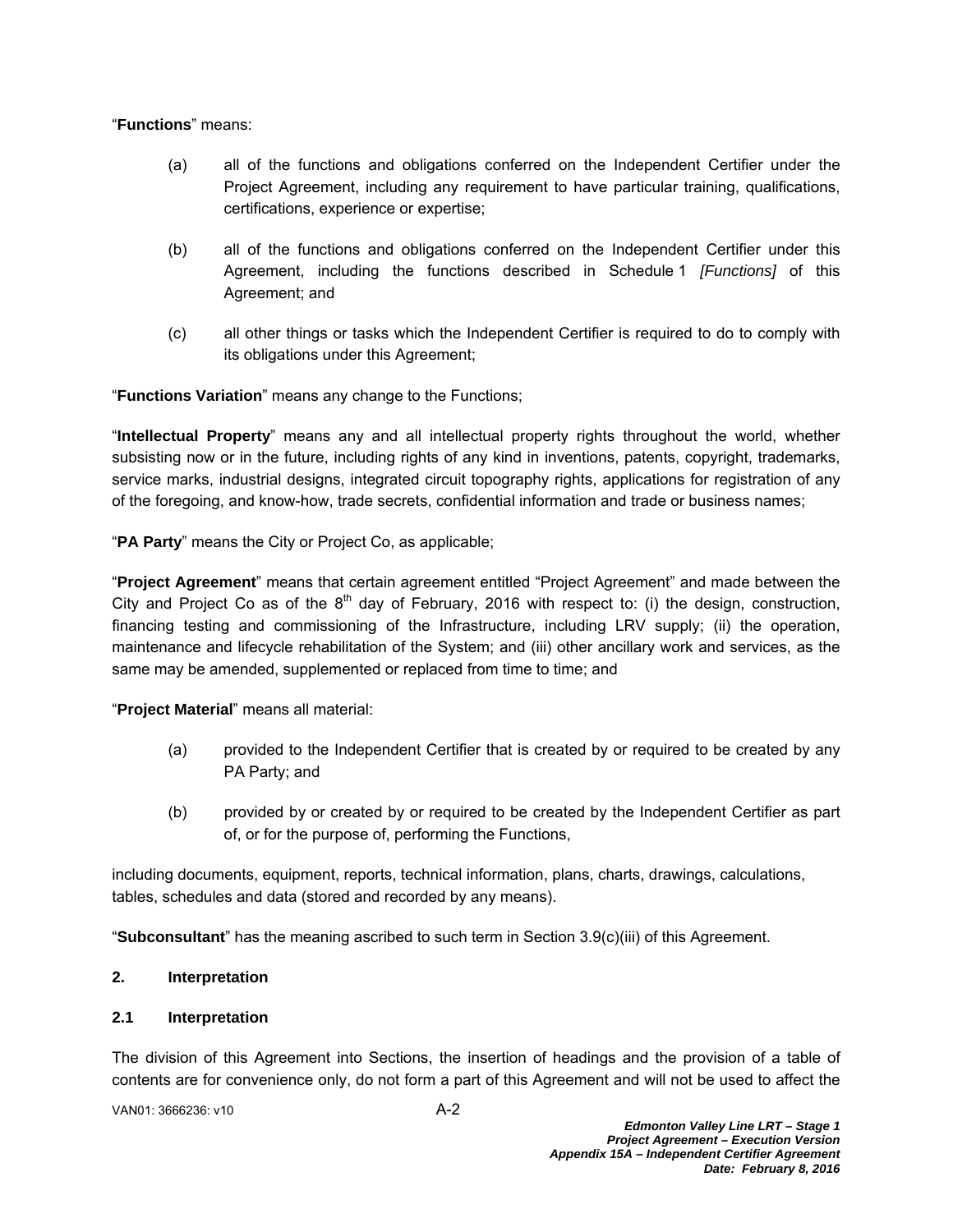construction or interpretation of this Agreement. The word "including" will not be construed as limiting the general term or statement immediately preceding. Unless otherwise specified:

- (a) each reference in this Agreement to "Section" and "Schedule" is to a Section of, and a Schedule to, this Agreement;
- (b) each reference to a statute is deemed to be a reference to that statute and any successor statute, and to the regulations made under that statute and any successor statute, as amended or re-enacted from time to time;
- (c) words importing the singular include the plural and vice versa and words importing gender include all genders;
- (d) references to time of day or date mean the local time or date in Edmonton, Alberta;
- (e) all references to amounts of money mean lawful currency of Canada; and
- (f) an accounting term has the meaning assigned to it, and all accounting matters will be determined, in accordance with Canadian GAAP consistently applied.

# **2.2 Obligations and Exercise of Rights by the PA Parties**

The obligations of the PA Parties under this Agreement will be several. Except as specifically provided for in this Agreement, the rights of the PA Parties under this Agreement will be jointly exercised by each of the PA Parties.

## **3. Role of the Independent Certifier**

## **3.1 Engagement**

The PA Parties hereby appoint the Independent Certifier, and the Independent Certifier hereby accepts such appointment, to carry out the Functions in accordance with this Agreement. The Independent Certifier will perform the Functions in accordance with this Agreement.

## **3.2 Acknowledgement by Independent Certifier**

The Independent Certifier hereby acknowledges in favour of the PA Parties that it has received a copy of the Project Agreement.

# **3.3 Standard of Care**

The Independent Certifier will exercise the standard and skill, care and diligence in the performance of the Functions that would be expected of an expert professional experienced in providing services in the nature of the Functions for projects similar to the Project.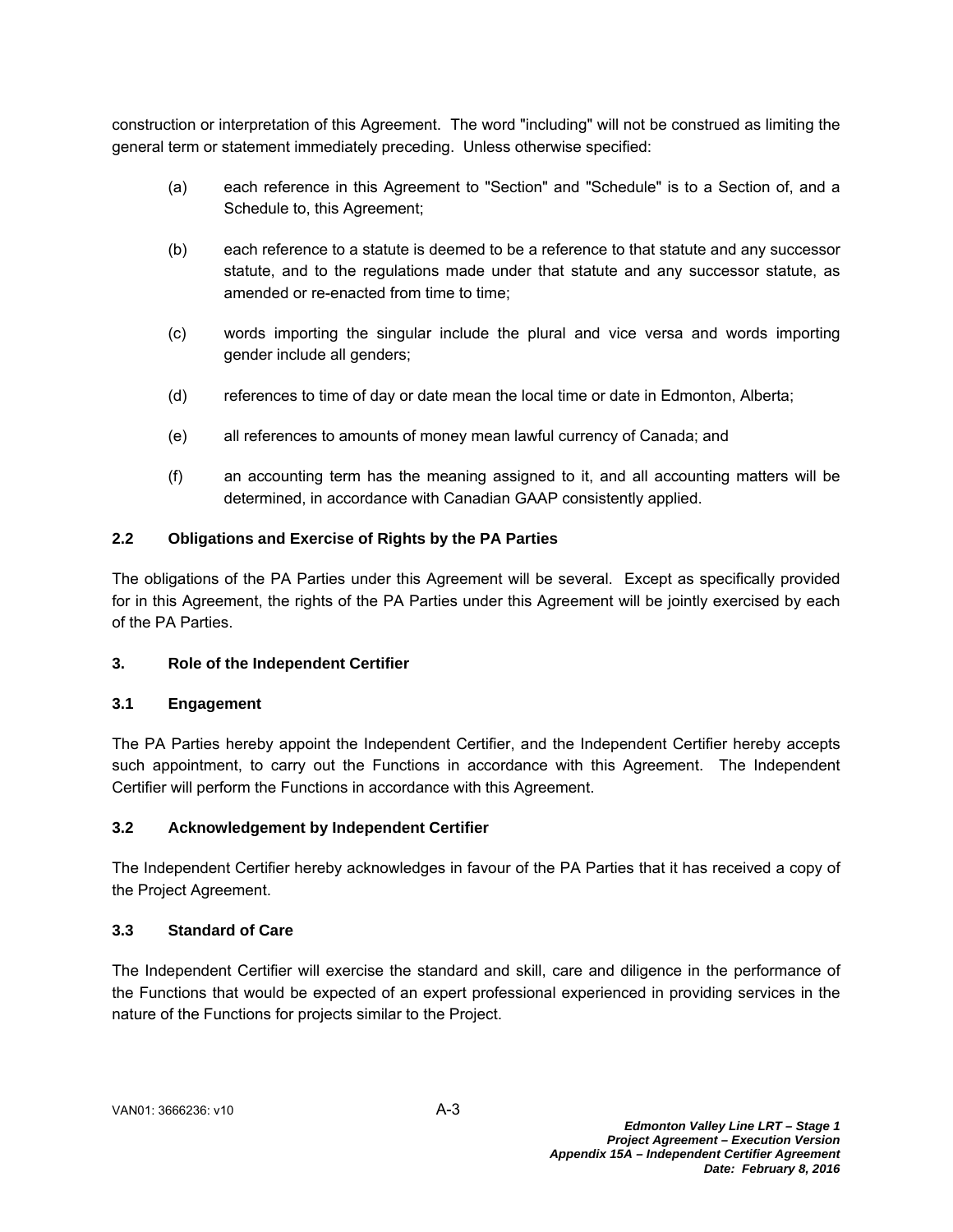# **3.4 Duty of Independent Judgment**

In exercising the Functions, the Independent Certifier will act:

- (a) impartially, honestly and independently;
- (b) reasonably and professionally; and
- (c) in a timely manner:
	- (i) in accordance with the times prescribed in this Agreement or the Project Agreement, as applicable; or
	- (ii) where no times are prescribed, within five Business Days or such earlier time so as to enable the PA Parties to perform their respective obligations under the Project Agreement.

Although the Independent Certifier should take account of any opinions or representations made by the PA Parties, the Independent Certifier will not be bound to comply with any opinions or representations made by either of them in connection with any matter on which the Independent Certifier is required to exercise its professional judgment.

The Independent Certifier acknowledges that as set out under the Project Agreement, the Independent Certifier's certifications will be final and binding on the PA Parties in respect of the issuance of the Certificate of Service Commencement, and that the Independent Certifier will use its best skill and judgment in providing the Functions and making any certifications.

A PA Party may dispute any other decision made by the Independent Certifier, including any list of Service Commencement Deficiencies or list of incomplete Design and Construction that must be completed prior to Service Commencement.

## **3.5 Authority to Act**

The Independent Certifier:

- (a) is an independent consultant and is not, and will not purport to be, a partner, joint venturer or agent of any PA Party;
- (b) other than as may be expressly set out in the Project Agreement, has no authority to give any directions to a PA Party or its officers, employees, contractors, consultants or agents; and
- (c) has no authority to waive or alter any terms of the Project Agreement, nor to discharge or release a PA Party from any of its obligations under the Project Agreement unless jointly agreed in writing by the PA Parties.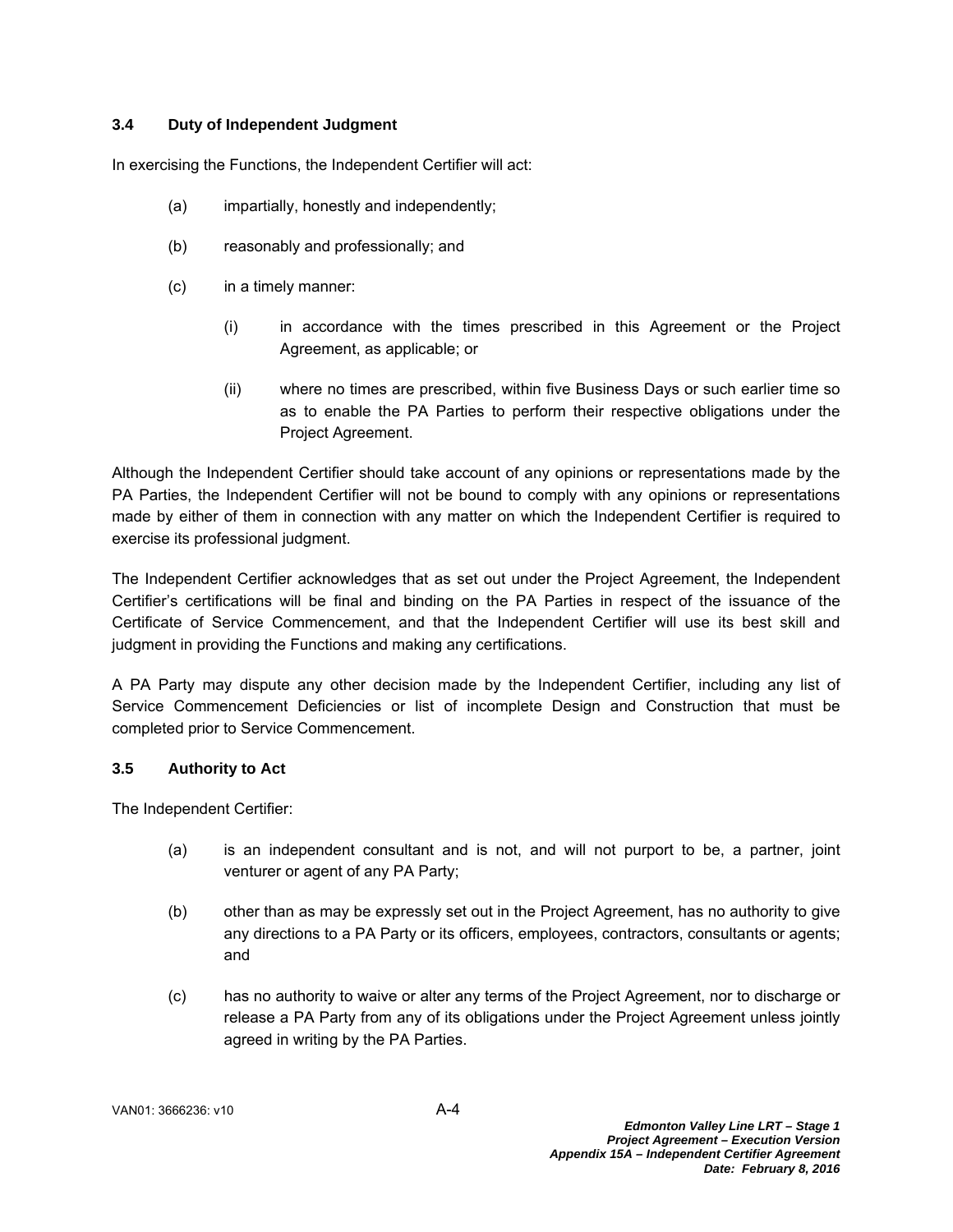# **3.6 Knowledge of the PA Parties' Requirements**

The Independent Certifier warrants that:

- (a) it has and will be deemed to have informed itself fully of the requirements of the Project Agreement;
- (b) it will inform itself fully of the requirements of such other documents and materials as may become relevant from time to time to the performance of the Functions;
- (c) without limiting Sections 3.6(a) or 3.6(b), it has and will be deemed to have informed itself fully of all time limits and other requirements for any Function which the Independent Certifier carries out under the Project Agreement and this Agreement;
- (d) it has and will be deemed to have informed itself fully of the nature of the work necessary for the performance of the Functions and the locations of, means of access to, and facilities available for, performance of the Functions, including restrictions on any such access or protocols that are required; and
- (e) it has satisfied itself as to the correctness and sufficiency of its proposal for the Functions and that the Fee covers the cost of complying with all of the obligations under this Agreement and of all matters and things necessary for the due and proper performance and completion of the Functions.

# **3.7 Co-ordination by Independent Certifier**

The Independent Certifier will:

- (a) fully co-operate with the PA Parties;
- (b) carefully co-ordinate the Functions with the work and services performed by the PA Parties;
- (c) without limiting its obligations under Sections 3.4 and 3.7(b), perform the Functions so as to avoid unreasonably interfering with, disrupting or delaying the work and services performed by the PA Parties;
- (d) provide copies to all PA Parties of all reports, communications, certificates and other documentation that it provides to any PA Party; and
- (e) without limiting Section 3.7(d), provide copies of any inspection and meeting notices:
	- (i) received by the Independent Certifier, to the PA Parties forthwith upon receipt thereof; or
	- (ii) issued by the Independent Certifier, simultaneously to both PA Parties,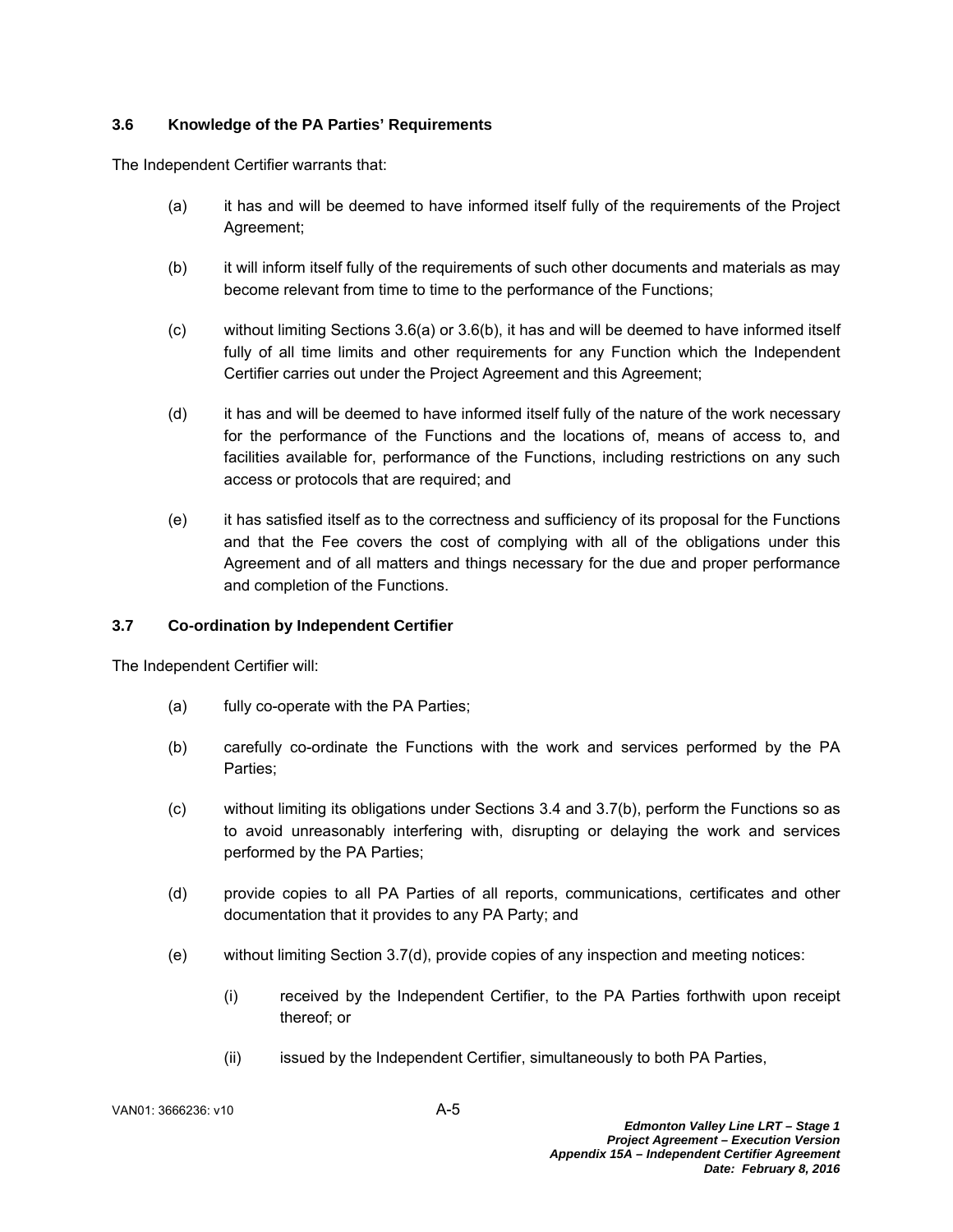so as to enable the PA Parties a reasonable opportunity to attend such inspections or meetings involving the Independent Certifier.

### **3.8 Conflict of Interest**

The Independent Certifier warrants that:

- (a) at the date of signing this Agreement, no conflict of interest exists or is likely to arise in the performance of its obligations under this Agreement; and
- (b) if, during the term of this Agreement, any such conflict or risk of conflict of interest arises, the Independent Certifier will notify the PA Parties immediately in writing of that conflict or risk of conflict and take such steps as may be required by each of the PA Parties to avoid or mitigate that conflict or risk.

The Independent Certifier covenants to not enter into any agreement or relationship which could reasonably be expected to result in a conflict of interest in the performance of its obligations under this Agreement.

### **3.9 Independent Certifier Personnel**

- (a) Subject to Section 3.9(b) and 3.9(c), the Independent Certifier will use the partners, directors or employees described in Schedule 3 *[Independent Certifier Personnel]* of this Agreement in connection with the performance of the Functions and such persons' services will be available for so long as may be necessary to ensure the proper performance by the Independent Certifier of the Functions. Such persons will have full authority to act on behalf of the Independent Certifier for all purposes in connection with this Agreement.
- (b) None of the persons listed in Schedule 3 *[Independent Certifier Personnel]* will be removed or replaced unless he/she ceases to work as a partner in, or director or employee of, the Independent Certifier or he/she is unable to work because of death or illness. The Independent Certifier will notify the PA Parties of any such circumstances and will be responsible for finding a replacement who will previously have been approved in writing by the PA Parties.
- (c) Where the Independent Certifier considers that the partners, directors or employees described in Schedule 3 *[Independent Certifier Personnel]* of this Agreement do not possess all of the experience or expertise necessary for the proper performance of the Functions, the Independent Certifier shall provide prompt written notice to the PA Parties detailing:
	- (i) the specific Functions for which the partners, directors or employees described in Schedule 3 *[Independent Certifier Personnel]* of this Agreement do not possess the necessary experience or expertise;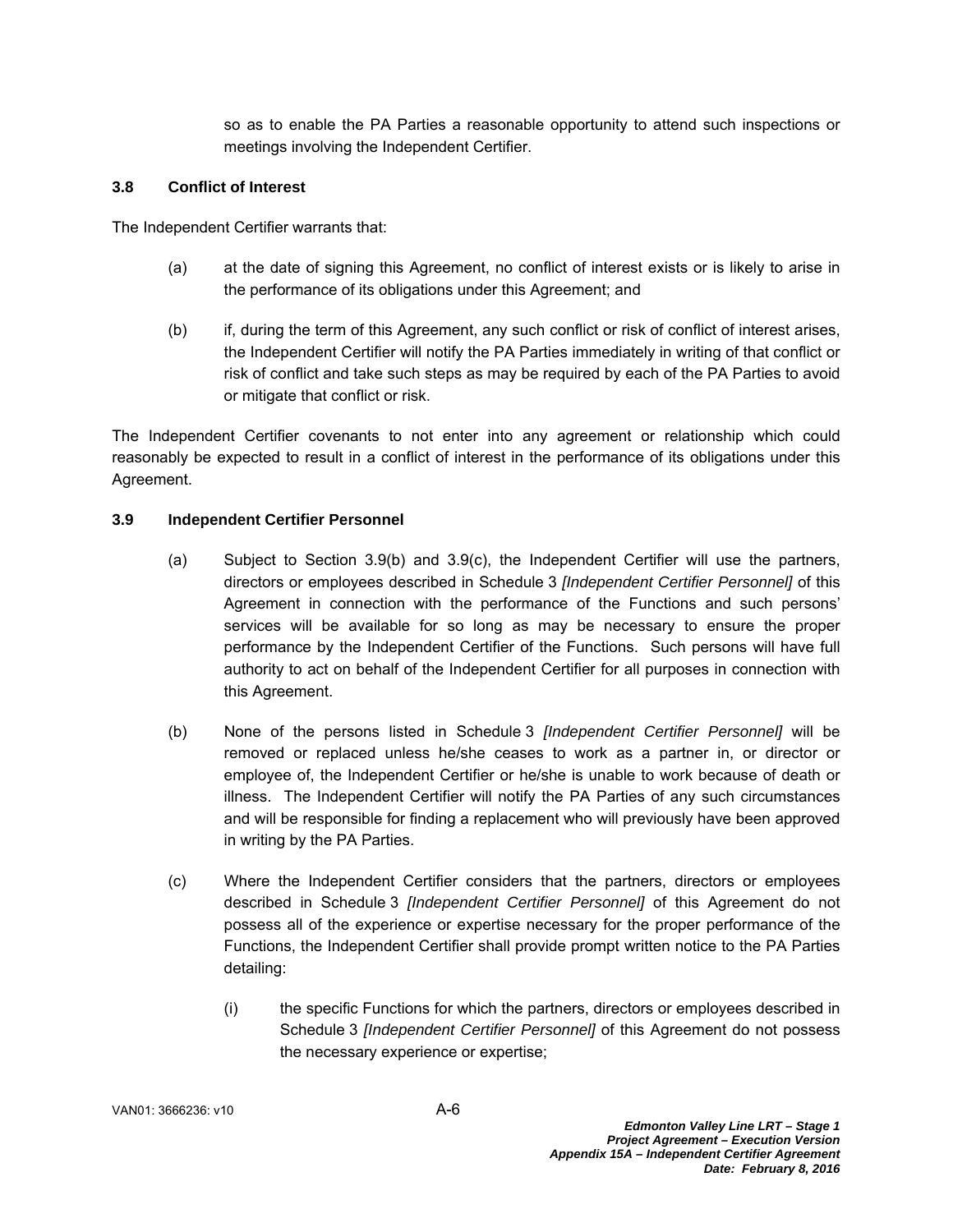- (ii) the specific experience or expertise required for the proper performance of the applicable Functions; and
- (iii) the persons or firms proposed to be retained by the Independent Certifier (each a "*Subconsultant*"), including details of their relevant expertise and experience, the terms of their proposed engagement and the Subconsultant's proposed compensation terms.

The Independent Certifier shall not engage the services of a Subconsultant without first obtaining the written approval of the PA Parties, such approval not to be unreasonably withheld. The Independent Certifier agrees that:

- (iv) the terms of this Agreement shall in all events be binding upon the Independent Certifier regardless of the existence of any inconsistent or contrary terms in any agreement between the Independent Certifier and any Subconsultant whether or not and without regard to the fact that the PA Parties may have directly or indirectly had notice of any such inconsistent term;
- (v) the Independent Certifier shall require each Subconsultant to comply with the terms and conditions of this Agreement to the extent applicable to the specific Functions performed by the Subconsultant; and
- (vi) the Independent Certifier is responsible and liable for the Functions performed by, and for the acts and omissions of, each Subconsultant and its personnel to the same degree as if the Functions were performed by, or the acts or omissions were those of, the Independent Certifier or its partners, directors or employees.

No agreement between the Independent Certifier and a Subconsultant creates any contractual or other legal relationship between any of the PA Parties and the Subconsultant.

# **4. Role of the PA Parties**

## **4.1 Assistance**

The PA Parties agree to co-operate with and provide reasonable assistance to the Independent Certifier to familiarize the Independent Certifier with all necessary aspects of the Project to enable the Independent Certifier to carry out its obligations under this Agreement.

# **4.2 Instructions in Writing**

All instructions to the Independent Certifier by the PA Parties will be given jointly in writing.

## **4.3 Information and Services**

VAN01: 3666236: v10 A-7 The PA Parties will each make available to the Independent Certifier, as soon as practicable from time to time, all information, documents and particulars necessary for the Independent Certifier to carry out the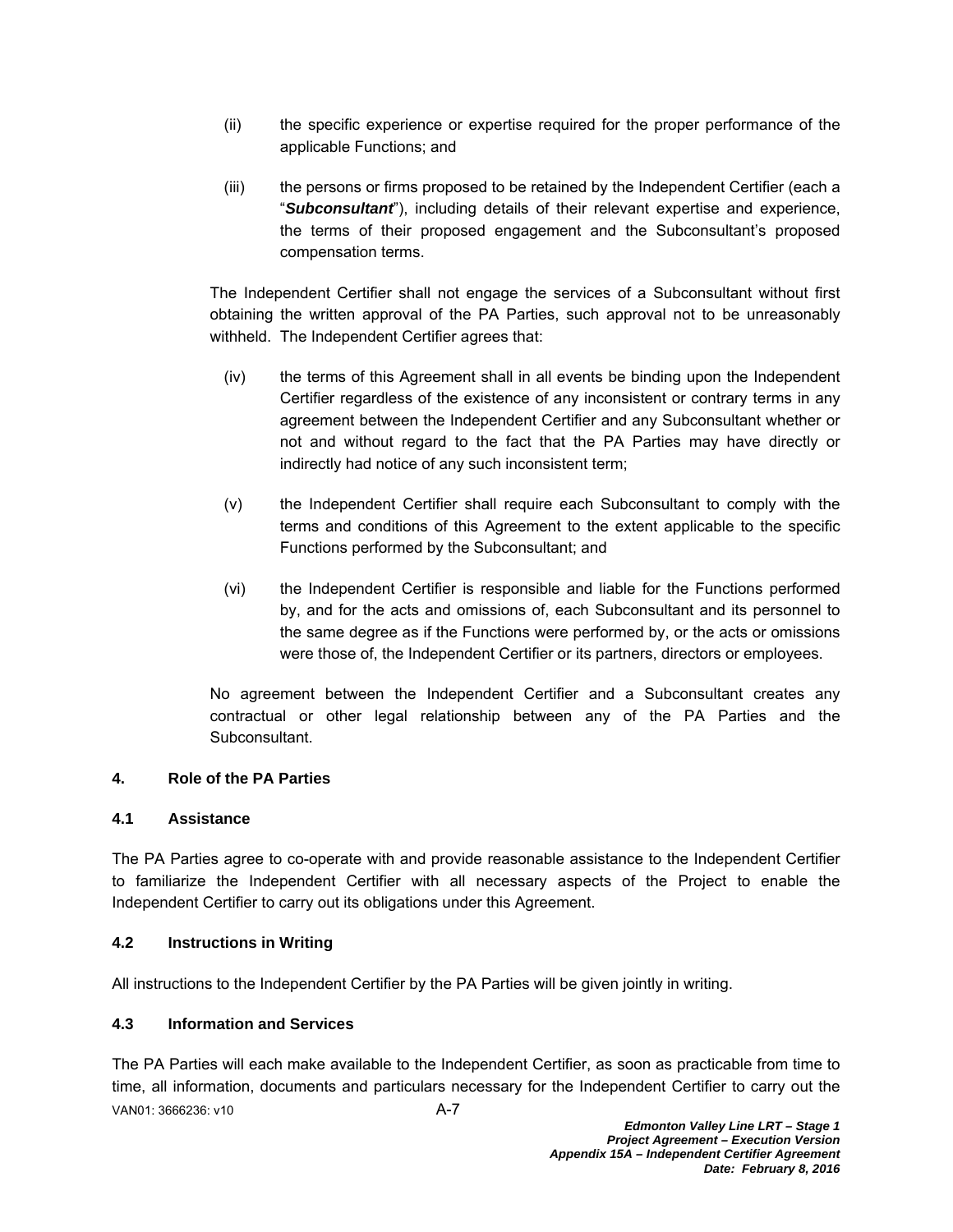Functions, including such information, documents and particulars required in order for the Independent Certifier to:

- (a) determine the progress of the Project Work;
- (b) determine whether the End of Active Reclamation has occurred for each NSRV Segment and whether the Vegetation Handback Requirements have been satisfied; and
- (c) determine whether or not the criteria for Completion of the Tawatinâ Bridge SUP, Completion of each Early Handover Item, Completion of the Kâhasinîskâk Bridge and Service Commencement have been achieved,

and will provide copies of all such information, documents and particulars to the other PA Party.

## **4.4 Additional Information**

If any information, documents or particulars are reasonably required to enable the Independent Certifier to perform the Functions and have not been provided by Project Co or the City, as the case may be, then:

- (a) the Independent Certifier will give notice in writing to Project Co or the City, as the case may be, of the details of the information, documents or particulars demonstrating the need and the reasons why they are required; and
- (b) Project Co or the City, as the case may be, will arrange the provision of the required information, documents or particulars.

## **4.5 Right to Enter and Inspect**

Upon giving reasonable notice to Project Co, the Independent Certifier (and any person authorized by it) may enter and inspect the Lands, the Infrastructure and the location of any work in progress at any reasonable time in connection with the exercise or proposed exercise of rights under this Agreement, subject to:

- (a) observance of the reasonable rules of Project Co and the City as to safety and security for the Lands, the Infrastructure and work in progress;
- (b) not causing unreasonable delay to the carrying out of the Project Work by reason of its presence at the Lands, the Infrastructure or the location of any work in progress; and
- (c) not causing any damage to the Lands, the Infrastructure or work in progress.

## **5. Suspension**

## **5.1 Notice**

The Functions (or any part) may be suspended at any time by the PA Parties: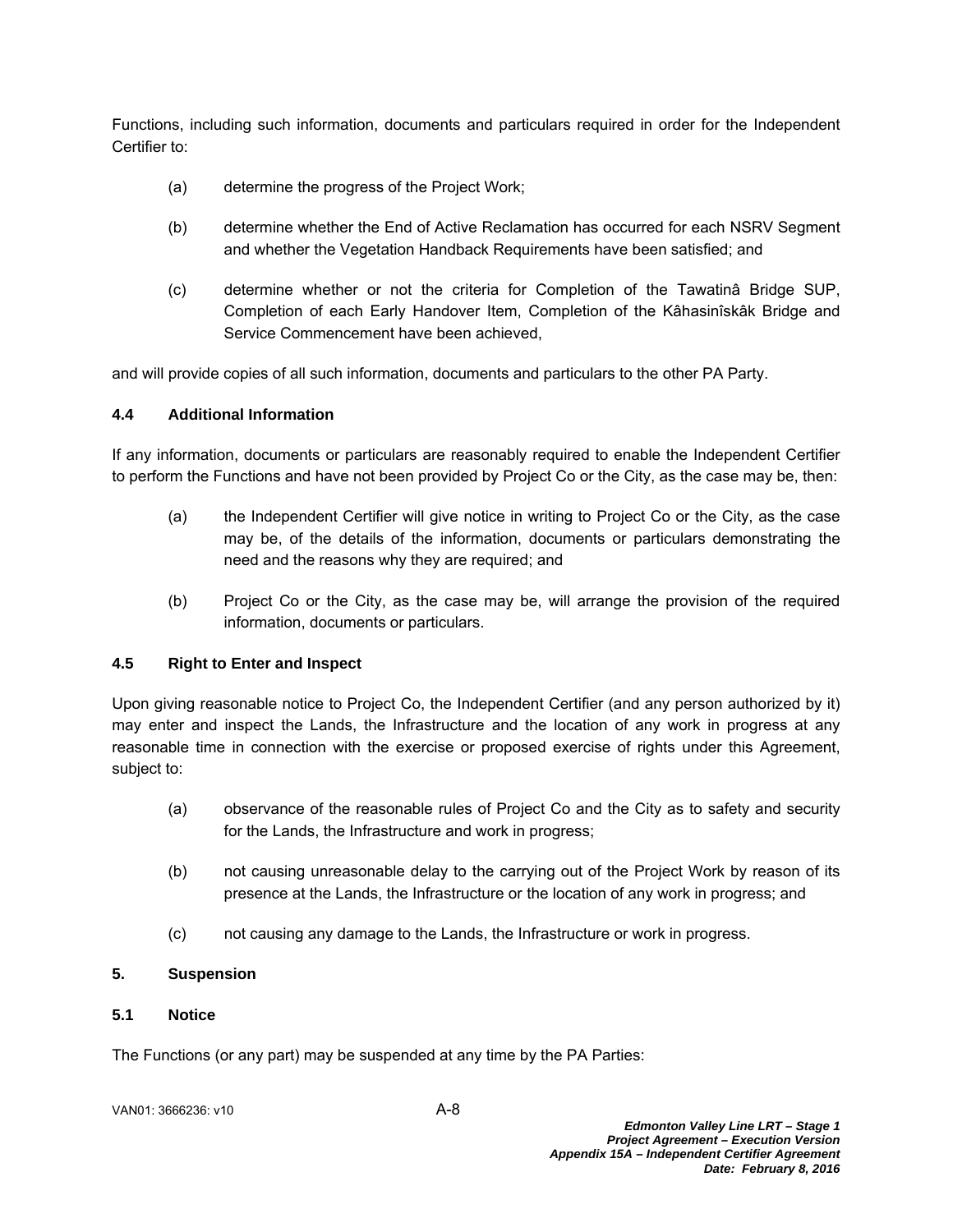- (a) if the Independent Certifier fails to comply with its obligations under this Agreement, immediately by the PA Parties giving joint notice in writing to the Independent Certifier; or
- (b) in any other case, by the PA Parties giving seven days joint notice in writing to the Independent Certifier.

### **5.2 Costs of Suspension**

The Independent Certifier will:

- (a) subject to the Independent Certifier complying with Section 8, be entitled to recover the extra costs incurred by the Independent Certifier by reason of a suspension directed under Section 5.1(b) valued as a Functions Variation under Section 8; and
- (b) have no entitlement to be paid any costs, expenses, losses or damages arising from a suspension under Section 5.1(a).

### **5.3 Recommencement**

The Independent Certifier will immediately recommence the carrying out of the Functions (or any part) on receipt of a joint written notice from the PA Parties requiring it to do so.

#### **6. Insurance and Liability**

#### **6.1 Independent Certifier's Insurance**

- (a) The Independent Certifier shall, at its cost, have in place:
	- (i) Commercial General Liability Insurance covering the services and operations of the Independent Certifier for bodily injury and/or property damage with policy limits of not less than Two Million Dollars (\$2,000,000.00) per occurrence; and
	- (ii) Professional Liability Insurance covering the services provided by the Independent Certifier with policy limits of not less than Two Million Dollars (\$2,000,000) per claim and in the aggregate.
- (b) The Independent Certifier shall:
	- (i) ensure that each of the insurance policies described in Section 6.1(a) is in a form and with insurers acceptable to the City and Project Co;
	- (ii) ensure that applicable policies of insurance required to be taken out by Independent Certifier contain an endorsement to the effect that the insurer will not affect any adverse material change or amendment to the policy or any cancellation of the policy without first giving at least 30 days prior written notice by registered mail to the City and Project Co;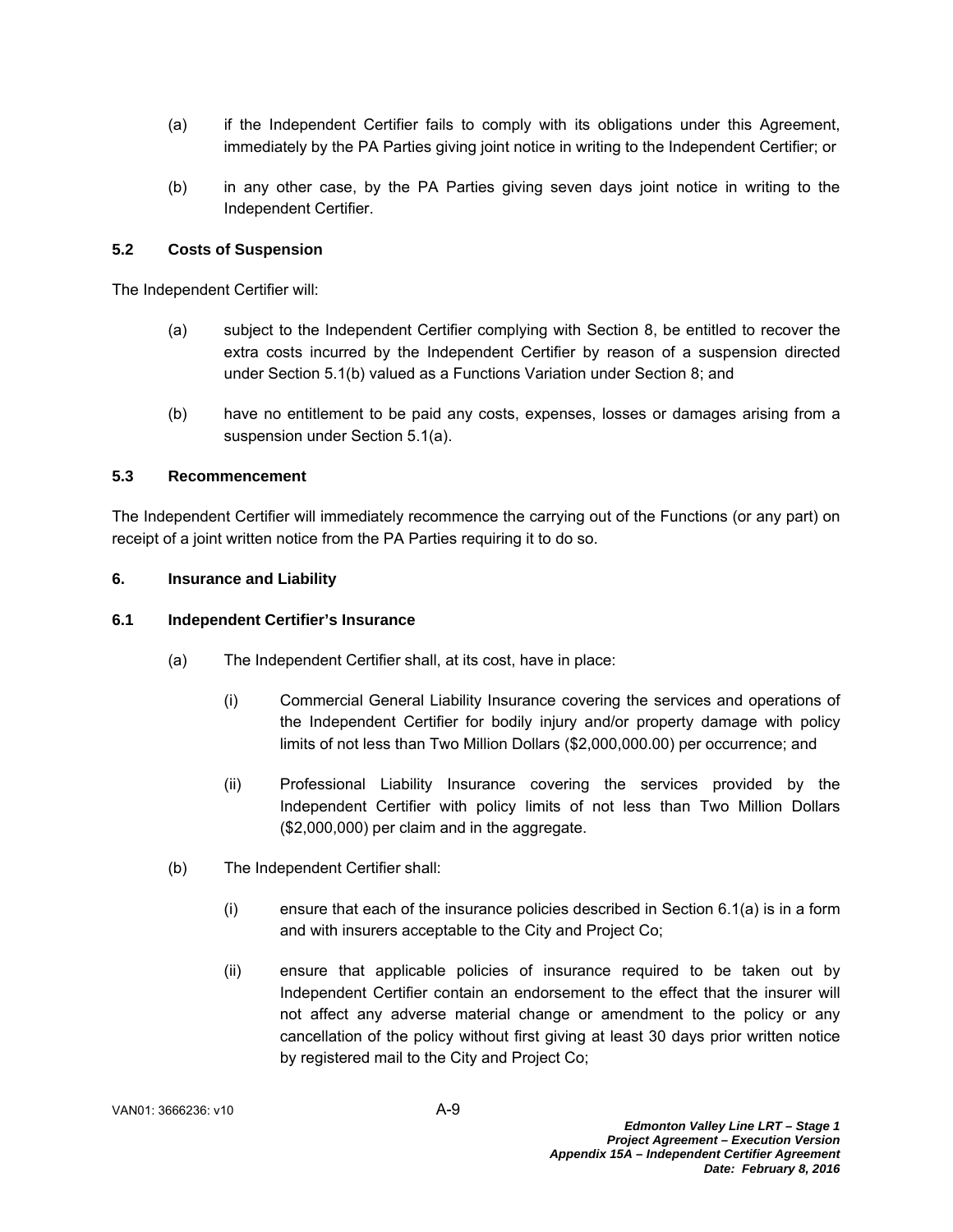- (iii) ensure that the Commercial General Liability policy contains a cross liability and severability of interest clause and may be primary and non-contributory with any similar insurance coverage (primary or excess) maintained by the City or Project Co∷
- (iv) be responsible for the payment of all premium and deductible amounts relating to the insurance policies;
- (v) maintain in force the Commercial General Liability insurance as stipulated in this clause from the date of this Agreement until the expiry or termination of this Agreement;
- (vi) maintain in force the Professional Liability Insurance from the date of this Agreement until 36 months after the expiry or termination of this Agreement;
- (vii) endorse the Commercial General Liability Insurance to include the City and Project Co as additional insureds;
- (viii) endorse the Commercial General Liability Insurance to include a Waiver of Subrogation in favor of the City and Project Co;
- (ix) provide copies of each of the insurance policies described in Section 6.1(a) to each of the PA Parties upon request; and
- (x) provide evidence of renewal of each of the insurance policies described in Section 6.1(a) to each of the PA Parties not less than thirty days prior to the expiry dates of the policies. At the option of the PA Parties evidence of insurance may be provided by an insurance certificate issued by the Independent Certifier's insurance broker.

## **6.2 Workers' Compensation Insurance**

The Independent Certifier will, at its own cost and at all times during the term of this Agreement, insure its liability (including its common law liability) as required under any applicable workers compensation statute or regulation in relation to its employees engaged in the Functions.

## **7. Payment for Services**

## **7.1 Fee**

- (a) In consideration of the Independent Certifier performing the Functions in accordance with this Agreement, the PA Parties will pay the Independent Certifier the Fee.
- (b) The Fee includes all taxes (except for Goods and Services Tax), disbursements and expenses (including accommodation, car rental, equipment and travel expenses), overheads and profit to perform the Functions.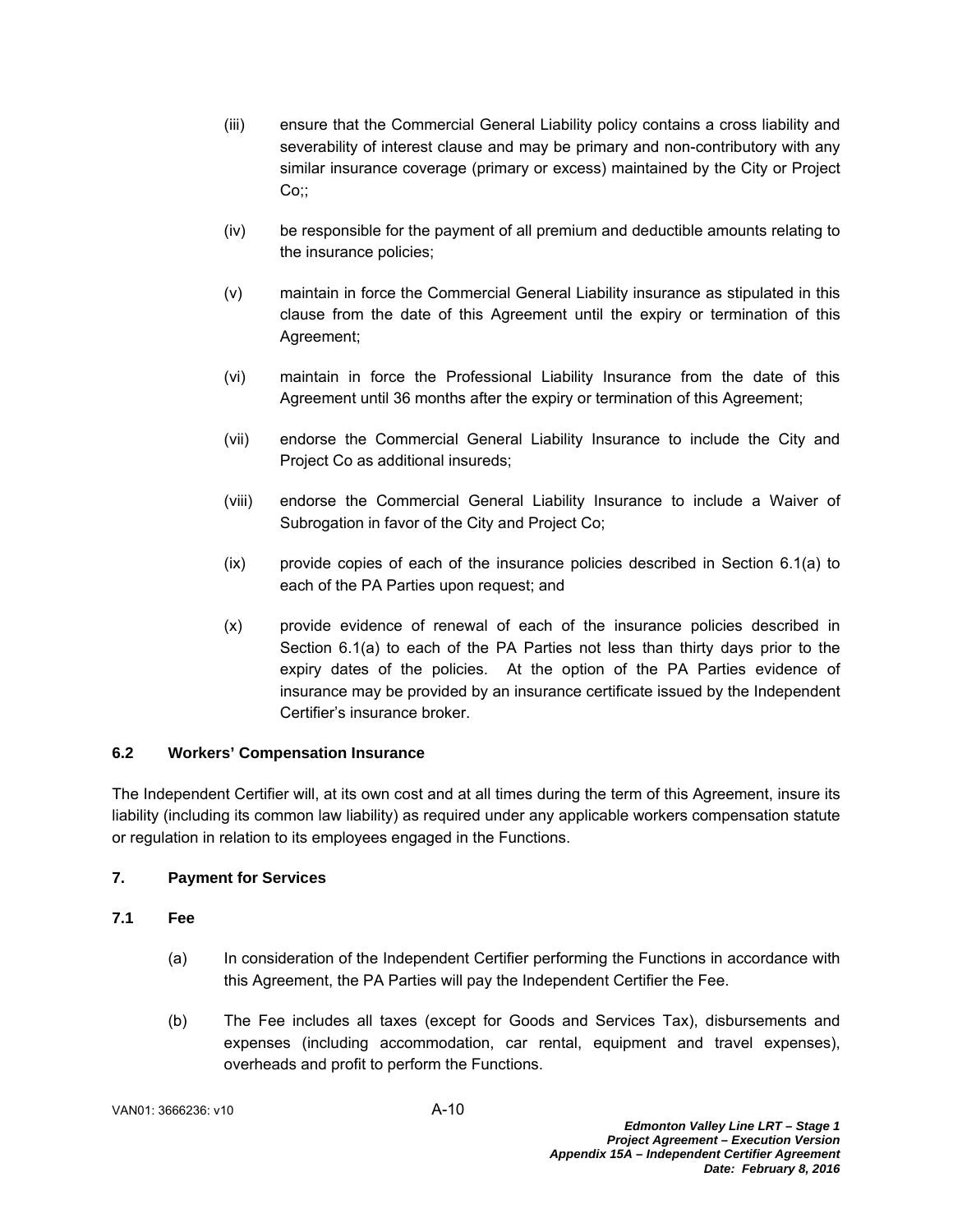# **7.2 Payment of Fee**

- (a) The PA Parties will each pay half the Fee to the Independent Certifier in accordance with the payment schedule specified in Schedule 2 *[Fee]*. The obligation on Project Co and the City to each pay half of the Fee to the Independent Certifier is not subject to joint and several liability and neither the City nor Project Co will have any liability whatsoever for the non-payment by the other of any fees or costs payable by such other party under this Agreement.
- (b) Project Co acknowledges and agrees that if any amount due and payable by Project Co to the Independent Certifier is outstanding, the Independent Certifier will not have any obligation to Project Co to make any certification under the Project Agreement.

# **7.3 Non-Resident Withholding Tax**

(a) Before paying the Independent Certifier, the PA Parties shall determine if a non-resident withholding tax is applicable. If required, the PA Parties may withhold and remit the withholding tax to the relevant government authority. This remission is considered payment in accordance with Section 7 of this Agreement and the amount of the withholding tax remitted will constitute a payment to the Independent Certifier.

# **7.4 Audit Rights**

- (a) The PA Parties, jointly and severally, may audit all Project Material, including all financial and related records associated with the Functions provided pursuant to this Agreement.
- (b) The Independent Certifier shall at all times during the term of this Agreement and for a period of six (6) years after termination or expiry of this Agreement, in accordance with Section 9, keep and maintain in accordance with Canadian GAPP, all Project Material.
- (c) The Independent Certifier shall at all reasonable times make Project Material available for inspection and review by an auditor appointed by either, or both, of the PA Parties (the "Auditor"), and will provide such copies or extracts requested by the Auditor.
- (d) The Auditor may at all reasonable times without prior notice, initiate a financial or operational audit and the Independent Certifier will facilitate access to property and cooperate fully with the Auditor or any person performing duties for the Auditor.
- (e) The Auditor may in the Auditor's discretion appoint experts, professionals and others including without limitation, quantity surveyors, accountants, engineers, scientists, lawyers, actuaries, tradesmen, appraisers or insurance personnel to provide services to the Auditor for any audit authorized by the terms of this Agreement.
- (f) The Independent Certifier must expressly include the provisions in this Section 7.4 in any agreement entered into by the Independent Certifier relating to its rights, duties or obligations under this Agreement.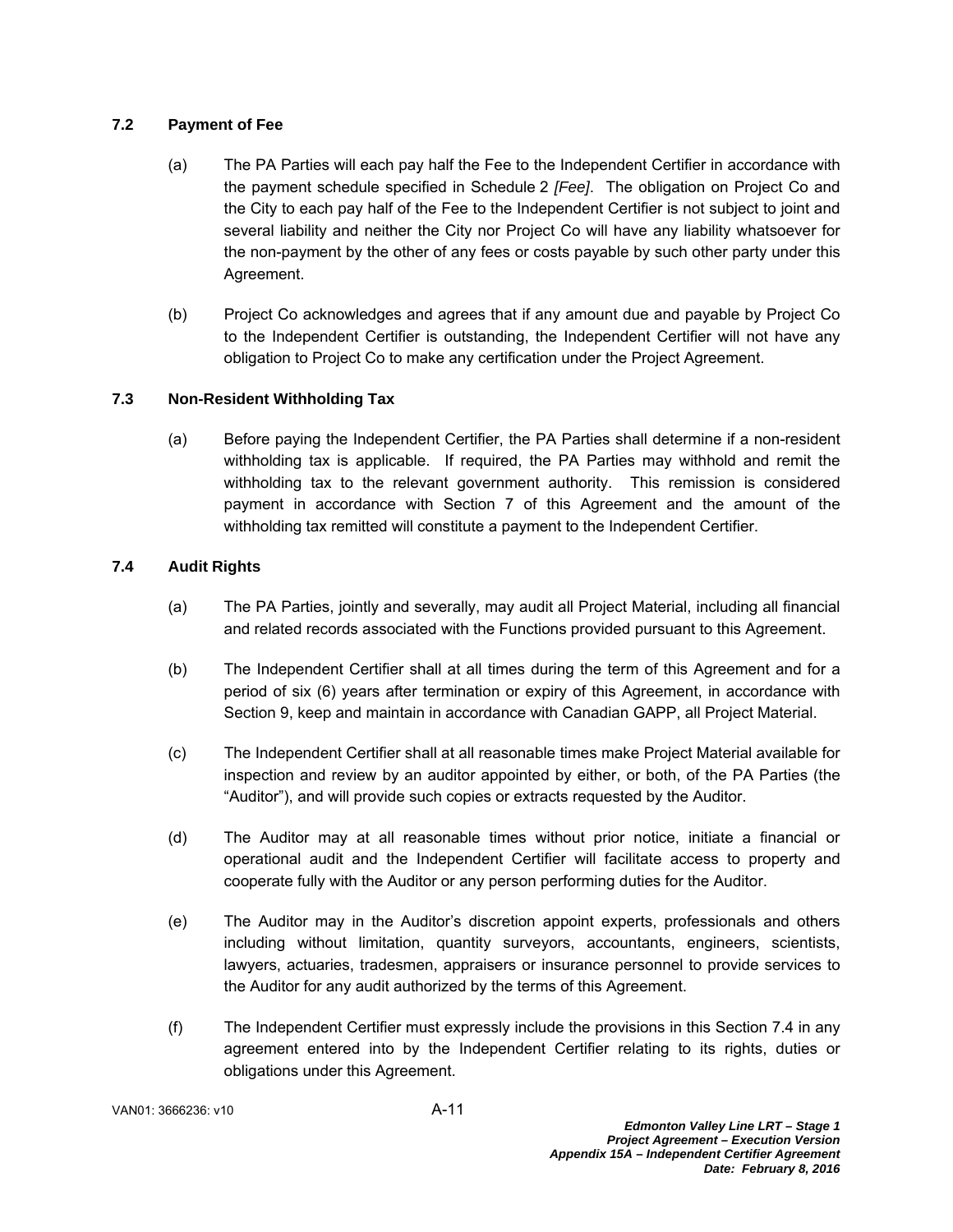- (g) Costs of any audits conducted under the authority of this Section 7.4 and not addressed elsewhere will be borne by the PA Party(ies) that initiated the applicable audit.
- (h) Nothing in this Section shall be construed so as to restrict, limit, revoke, or abridge any other express or implied rights, powers, or obligations the PA Parties may have in law or equity.

# **8. Functions Variations**

# **8.1 Notice of Functions Variation**

- (a) If the Independent Certifier believes, other than a "Functions Variation Order" under Section 8.3, that any direction by the PA Parties constitutes or involves a Functions Variation it will:
	- (i) within 7 days after receiving the direction and before commencing work on the subject matter of the direction, give notice to the PA Parties that it considers that the direction constitutes or involves a Functions Variation; and
	- $(i)$  within 21 days after giving the notice under Section 8.1(a)(i), submit a written claim to each of the City and Project Co which includes detailed particulars of the claim, the amount of the claim and how it was calculated.
- (b) Regardless of whether the Independent Certifier considers that such a direction constitutes or involves a Functions Variation, the Independent Certifier will continue to perform the Functions in accordance with this Agreement and all directions, including any direction in respect of which notice has been given under this Section.

# **8.2 No Adjustment**

If the Independent Certifier fails to comply with Section 8.1, the Fee will not be adjusted as a result of the relevant direction.

## **8.3 Functions Variation Procedure**

- (a) the City and Project Co may jointly issue a document titled "Functions Variation Price Request" to the Independent Certifier which will set out details of a proposed Functions Variation which the PA Parties are considering.
- (b) Within 7 days after the receipt of a "Functions Variation Price Request", the Independent Certifier will provide each of the City and Project Co with a written notice in which the Independent Certifier sets out the effect which the proposed Functions Variation will have on the Fee.
- (c) Each of the City and Project Co may then jointly direct the Independent Certifier to carry out a Functions Variation by written document titled "Functions Variation Order" which will state either that: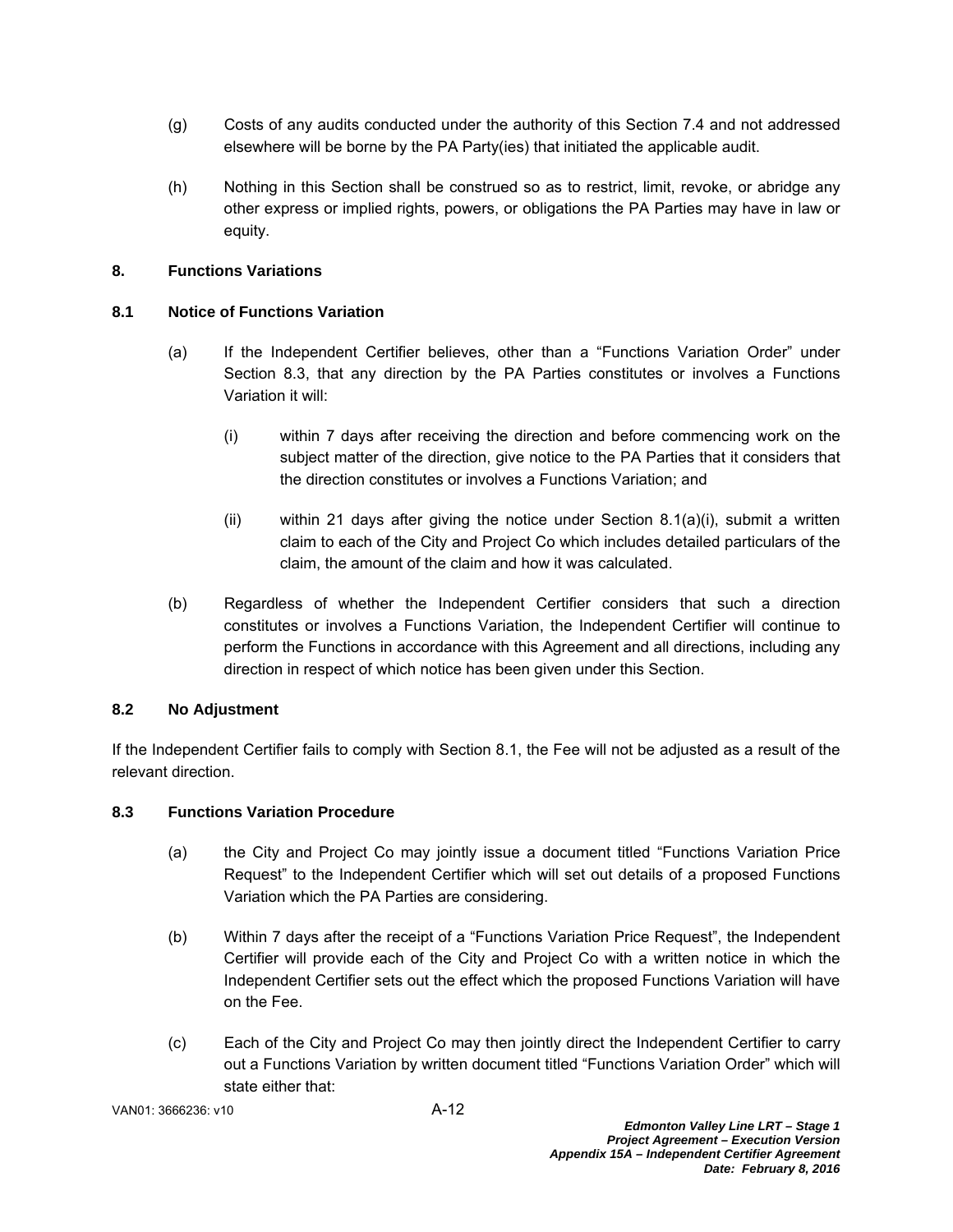- (i) the Fee is adjusted as set out in the Independent Certifier's notice; or
- $(i)$  the adjustment (if any) to the Fee will be determined under Section 8.4.

# **8.4 Cost of Functions Variation**

- (a) Subject to Section 8.2, the Fee will be adjusted for all Functions Variations or suspensions under Section 5.1(b) carried out by the Independent Certifier by:
	- (i) the amount (if any) stated in the "Functions Variation Order" in accordance with Section 8.3(c);
	- $(i)$  if Section 8.4(a) $(i)$  is not applicable, an amount determined pursuant to the fee schedule for Functions Variations in Schedule 2 [*Fee*]; or
	- (iii) where such rates or prices are not applicable, a reasonable amount to be agreed between the PA Parties and the Independent Certifier or, failing agreement, determined by the City and Project Co jointly, acting reasonably.
- (b) Any reductions in the Fee will be calculated on the same basis as any increases.

# **9. TERM AND TERMINATION**

## **9.1 Term**

Subject to earlier termination, this Agreement will commence on the date of this Agreement and continue in full force until:

- (a) the latest of the following dates:
	- (i) three (3) years after the issuance of the Certificate of Service Commencement;
	- (ii) three (3) years after correction by Project Co of all Service Commencement Deficiencies; or
	- (iii) the date on which a report under Section  $1.19(10)(a)$  or Section  $1.19(10)(b)$ *[Completion and Handback of Landscaping, Native Forest Restoration and Naturalization]* of Schedule 10 *[Environmental Performance Requirements]* has been delivered for all areas described in Section 1.19(6) *[Completion and Handback of Landscaping, Native Forest Restoration and Naturalization]* of Schedule 10 *[Environmental Performance Requirements]; or*
- (b) such later date as may be mutually agreed between the PA Parties and the Independent **Certifier**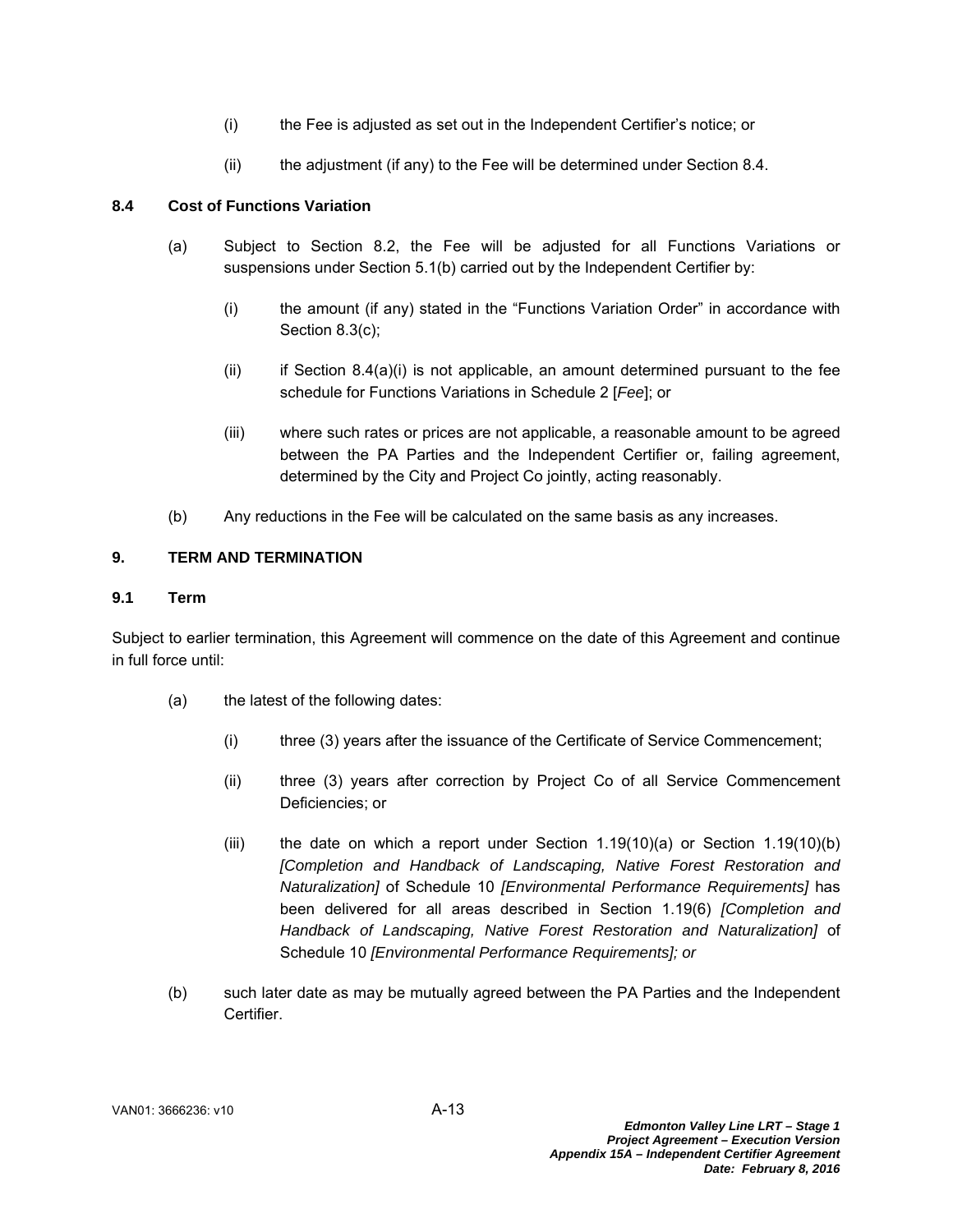# **9.2 Notice of Breach**

If the Independent Certifier commits a breach of this Agreement, the PA Parties may give written notice to the Independent Certifier:

- (a) specifying the breach; and
- (b) directing its rectification in the period specified in the notice, being a period not less than 7 days from the date of service of the notice.

# **9.3 Termination for Breach**

If the Independent Certifier fails to rectify the breach within the period specified in the notice issued under Section 9.2, the PA Parties may, without prejudice to any other rights of the PA Parties or either of them, jointly terminate this Agreement immediately.

# **9.4 Termination for Financial Difficulty**

The PA Parties may, without prejudice to any other rights which the PA Parties or either of them may have, jointly terminate this Agreement immediately if:

- (a) events have occurred or circumstances exist which, in the opinion of the PA Parties, may result in or have resulted in insolvency or the control of the Independent Certifier passing to another body or corporation; or
- (b) the Independent Certifier has communications with its creditors with a view to entering into, or enters into, any form of compromise, arrangement or moratorium of any debts whether formal or informal, with its creditors.

## **9.5 Termination for Convenience**

Notwithstanding anything to the contrary in this Agreement, the PA Parties may at any time jointly terminate this Agreement upon 30 days written notice to the Independent Certifier.

## **9.6 Independent Certifier's Rights upon Termination for Convenience**

Upon a termination under Section 9.5, the Independent Certifier will:

- (a) be entitled to be reimbursed by the PA Parties for the value of the Functions performed by it to the date of termination; and
- (b) not be entitled to any damages or other compensation in respect of the termination and (without limitation) any amount in respect of:
	- (i) the lost opportunity to earn a profit in respect of the Functions not performed at the date of termination; and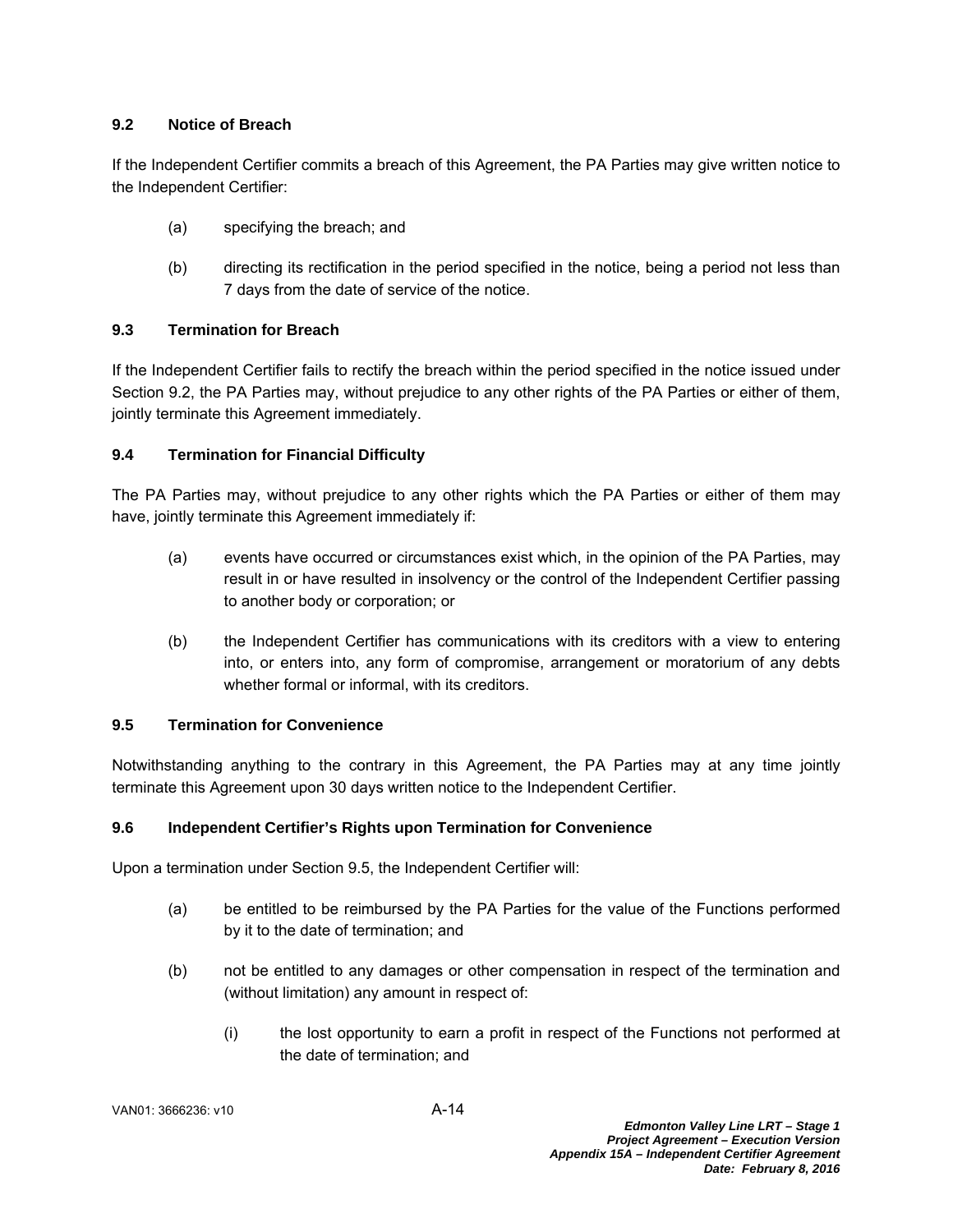(ii) any lost opportunity to recover overheads from the turnover which would have been generated under this Agreement but for it being terminated.

# **9.7 Procedure upon Termination**

Upon completion of the Independent Certifier's engagement under this Agreement or earlier termination of this Agreement (whether under Sections 9.3, 9.4 or 9.5 or otherwise) the Independent Certifier will:

- (a) co-operate with the PA Parties;
- (b) hand to the PA Parties all Project Material and all other information concerning the Project held or prepared by the Independent Certifier; and
- (c) as and when required by the PA Parties, meet with them and such other persons nominated by them with a view to providing them with sufficient information to enable the PA Parties to execute the Project or the persons nominated to provide the Functions.

# **9.8 Effect of Termination**

Except as otherwise expressly provided in this Agreement, termination of this Agreement will be without prejudice to any accrued rights and obligations under this Agreement as at the date of termination (including the right of Project Co and the City to recover damages from the Independent Certifier).

## **9.9 Survival**

Termination of this Agreement will not affect the continuing rights and obligations of Project Co or the City and the Independent Certifier under Sections 6, 7, 9.6, 9.7, 9.8, 10, 11.5, 11.9, 11.10 and this Section 9.9 or under any other Section which is expressed to survive termination or which is required to give effect to such termination or the consequences of such termination.

## **10. INDEMNITY**

## **10.1 Indemnity**

The Independent Certifier will indemnify and save harmless the PA Parties, and each of them, and their respective employees, agents, officers and directors from and against any and all losses incurred or suffered by any of them by reason of, resulting from, in connection with, or arising out of:

- (a) the breach of any representation, warranty, covenant, term, duty or obligation of the Independent Certifier set out in or arising under this Agreement or the Project Agreement; or
- (b) any act or omission of the Independent Certifier in connection with the subject matters of this Agreement.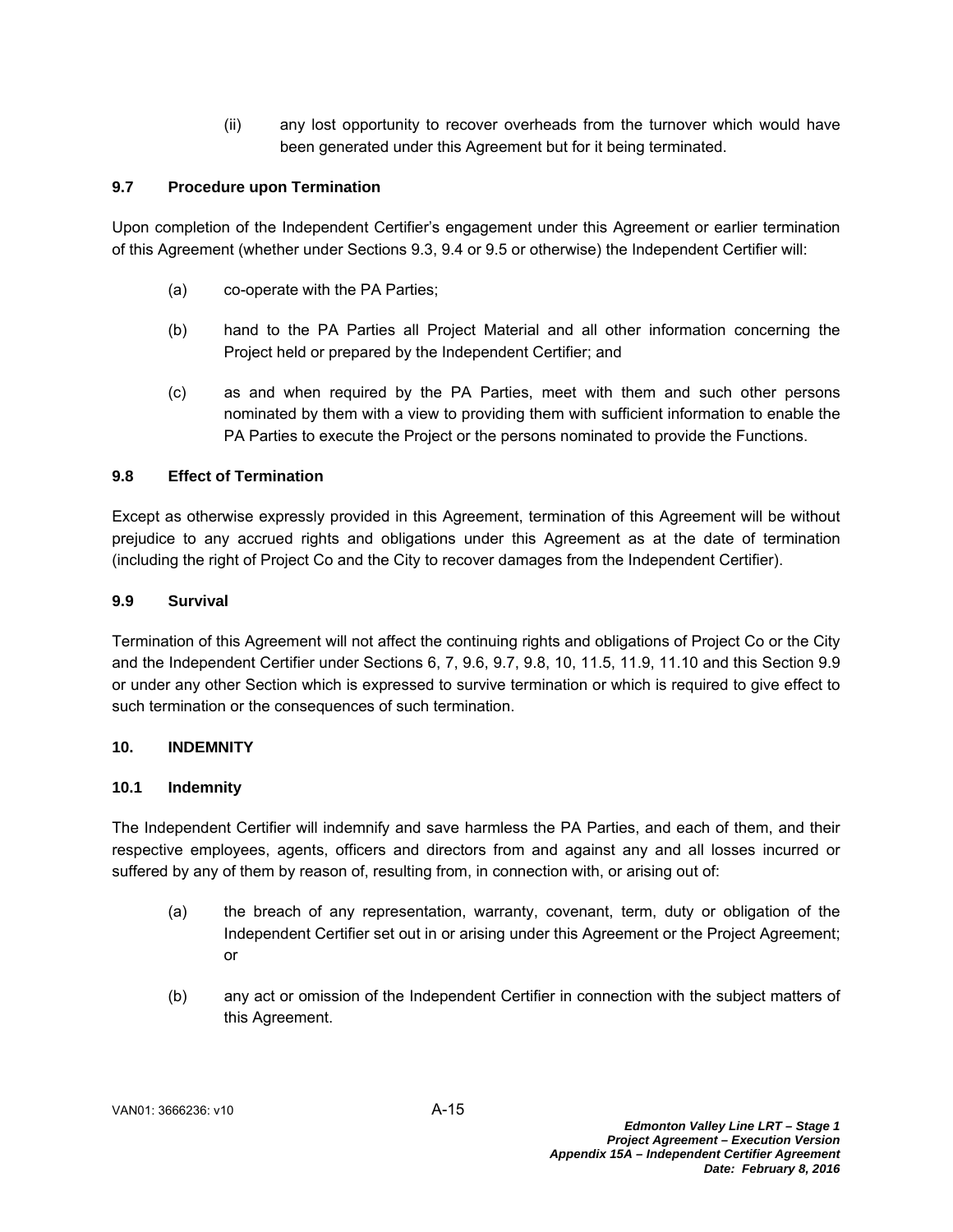## **11. General**

### **11.1 Entire Agreement**

This Agreement and the Project Agreement constitute the entire agreement between the PA Parties and the Independent Certifier and supersede all communications, arrangements and agreements, either oral, written, made or entered into prior to the date of this Agreement between the PA Parties and the Independent Certifier with respect to the subject matter of this Agreement.

### **11.2 Negation of Employment**

- (a) The Independent Certifier, its officers, employees, servants and agents and any other persons engaged by the Independent Certifier in the performance of the Functions will not by virtue of this Agreement or the performance of the Functions become in the service or employment of the PA Parties for any purpose.
- (b) The Independent Certifier will be responsible for all matters requisite as employer or otherwise in relation to such officers, employees, servants and agents and other persons who are engaged by the Independent Certifier.

### **11.3 Compliance with Laws**

- (a) The Independent Certifier shall comply with all relevant federal, provincial and municipal legislation, codes, bylaws and regulations applicable to the Functions. Where there are two or more laws, bylaws, regulations or codes applicable to the Functions, the more restrictive shall apply.
- (b) If the Independent Certifier performs the Functions contrary to any applicable laws, bylaws, regulations, codes and orders of any authority having jurisdiction, the Independent Certifier shall be responsible for and shall correct any violations thereof and shall bear all resulting costs, expenses, penalties and damages. If either, or both, of the PA Parties is required to do anything or take any steps or pay any sums to rectify such noncompliance, the PA Parties, or the applicable PA Party, may subtract the cost of such rectifications from any monies owed to the Independent Certifier. Such action shall not be deemed a waiver of any action that the PA Parties may pursue to collect any monies paid that exceed the monies owed to the Independent Certifier.

### **11.4 Waiver**

Failure by any PA Party or the Independent Certifier to enforce a provision of this Agreement will not be construed as a waiver by that PA Party or the Independent Certifier of any right in respect of that provision, or any other provisions of this Agreement.

## **11.5 Freedom of Information and Protection of Privacy**

(a) The Independent Certifier agrees that for the purposes of the Freedom of Information and Protection of Privacy Act, R.S.A. 2000, c. F-25 ("FOIP Act"), the City's employees include

VAN01: 3666236: v10 A-16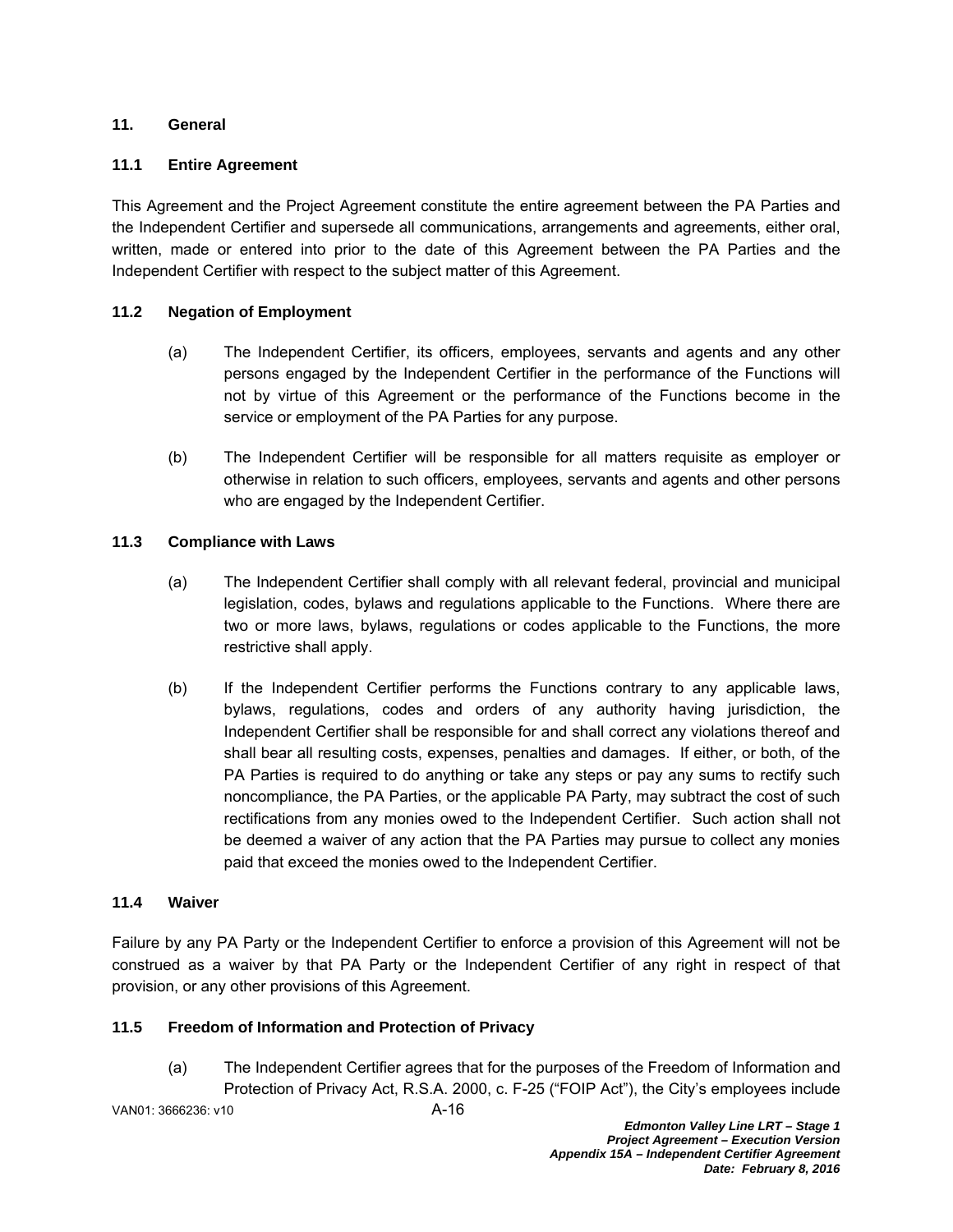any person who performs a service for the City including an appointee, volunteer, student, or under a contract or agency relationship with the City, and the Independent Certifier is therefore, pursuant to the FOIP Act, deemed to be a City employee for the purposes of the FOIP Act. The Independent Certifier agrees that the FOIP Act applies to all information or records within the Independent Certifier's custody or control that is collected or created for the purposes of this Agreement. This Article survives the term of this Agreement.

(b) After receipt of FOIP request, the Independent Certifier will provide to the City and Project Co any Project Material within seven (7) calendar days of notification by the City.

## **11.6 Notices**

Any document which is to be or may be issued or given to or served upon Project Co, the City or the Independent Certifier under this Agreement will be deemed to have been sufficiently issued or given to or served if it is:

- (a) delivered or sent by commercial courier, upon receipt; or
- (b) sent by e-mail or fax, upon confirmation of a successful transmission by a transmission report received by the sender,

to the addresses set out below:

(c) if to the City:

LRT Design & Construction, Integrated Infrastructure Services, City of Edmonton 1200, MNP Tower 10235 - 101 Street Edmonton, Alberta T5J 3E9 Attention: Brad Smid, Valley Line Project Director Fax: 780 496 2803 Email: brad.smid@edmonton.ca

With a copy to:

Law Branch, Corporate Services Department, City of Edmonton 9th Floor, Chancery Hall, #3 Sir Winston Churchill Square Edmonton, Alberta T5J 2C3 Attention: Claudia Pooli, Barrister & Solicitor Fax: 780 496 7267 Email: claudia.pooli@edmonton.ca

(d) if to Project Co:

TransEd Partners General Partnership #220, 8618-51 Avenue Edmonton, AB T6E 6E6

VAN01: 3666236: v10 A-17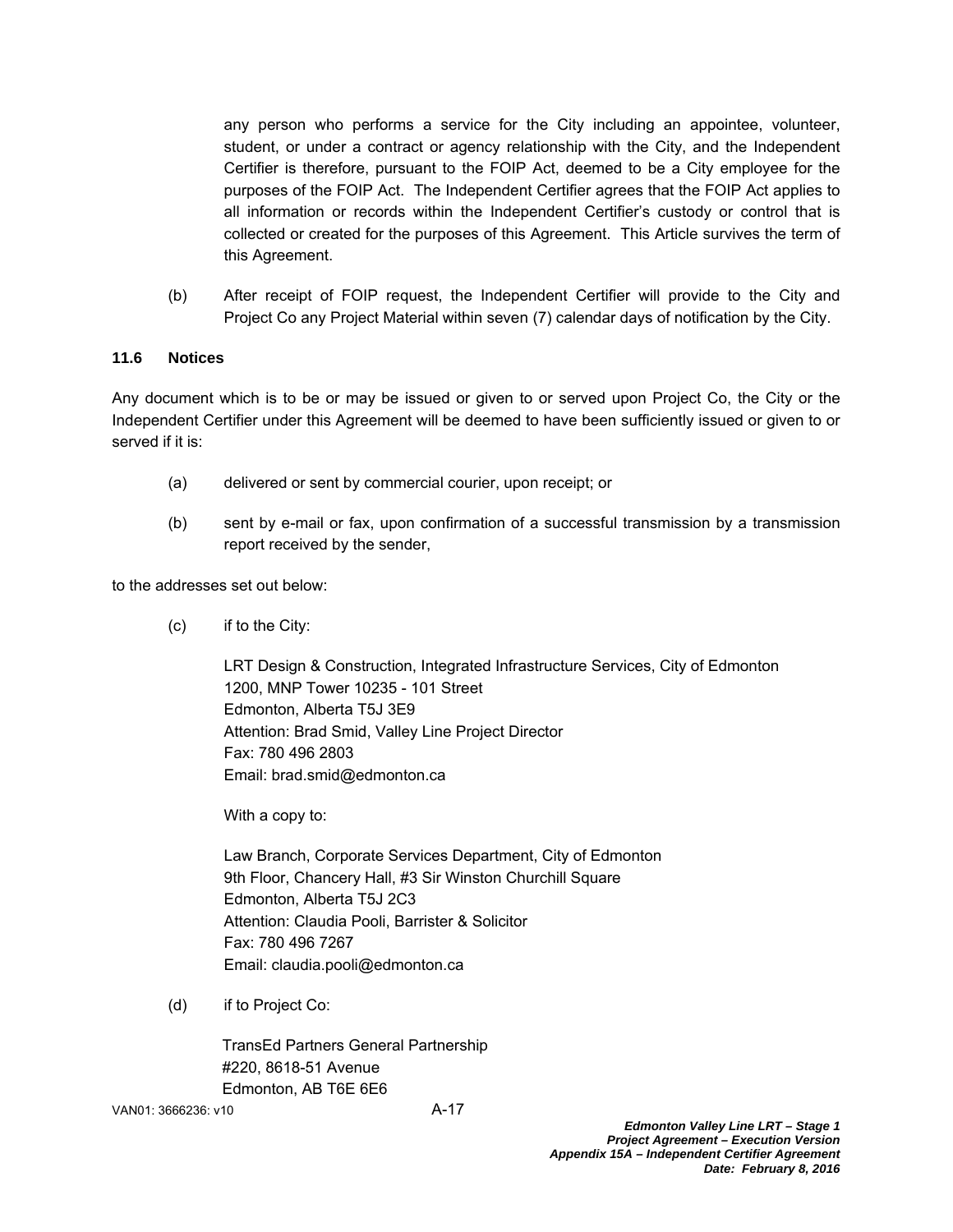Attention: George Morschauser, Project Co's Representative Fax: 780 468 6566 Email: gbmorsch@bechtel.com

With a copy to:

TransEd Partners General Partnership c/o Fengate Infrastructure SPV Services Inc. 2275 Upper Middle Road E., Suite 700 Oakville, Ontario L6H 0C3 Email: fengatenotice@fengate.com

- (e) if to the Independent Certifier:
	- $\lceil \bullet \rceil$

Any party may change its address for notice by notice given to the other parties in accordance with this Section.

# **11.7 Transfer and Assignment**

- (a) The Independent Certifier:
	- (i) will not assign, transfer, mortgage, charge or encumber any right or obligation under this Agreement without the prior written consent of the PA Parties, which each PA Party may give or withhold in its absolute discretion; and
	- (ii) agrees that any assignment, transfer, mortgage, charge or encumbrance will not operate to release or discharge the Independent Certifier from any obligation or liability under this Agreement.
- (b) For the purposes of this Section, an assignment will be deemed to have occurred where there is a Change in Control of the Independent Certifier after the date of this Agreement.
- (c) Each of the PA Parties may assign, transfer, mortgage, charge or encumber any right or obligation under this Agreement in accordance with the terms of the Project Agreement.

## **11.8 Governing Laws and Attornment**

This Agreement will be governed by and construed in accordance with the laws of the Province of Alberta and the federal laws of Canada applicable therein without regard to conflicts of law principles that would apply a different body of law, and the City, Project Co and the Independent Certifier hereby irrevocably submit and attorn to the exclusive jurisdiction of the courts of that Province and all courts competent to hear appeals therefrom with respect to any action, suit, proceeding or dispute in connection with this Agreement.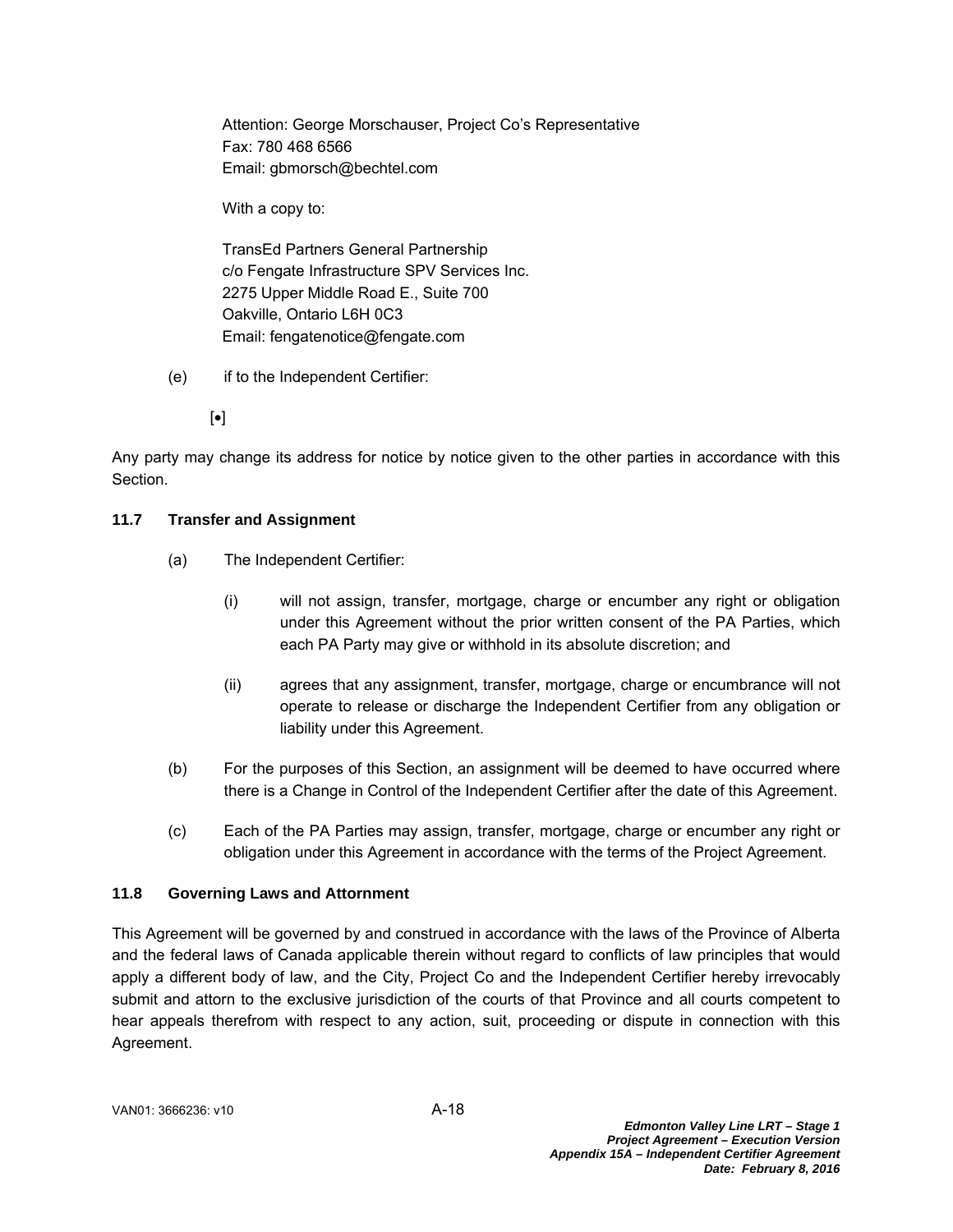# **11.9 Confidentiality**

- (a) The Independent Certifier will ensure that:
	- (i) neither it nor any of its officers, employees, servants, Subconsultants and agents disclose, or otherwise make public, any Project Material or any other information or material acquired in connection with or during the performance of the Functions without prior written approval of the PA Parties; and
	- (ii) no Project Material is used, copied, supplied or reproduced for any purpose other than for the performance of the Functions under this Agreement.
- (b) The PA Parties may at any time require the Independent Certifier to give and to arrange for its officers, employees, servants, Subconsultants and agents engaged in the performance of the Functions to give written undertakings, in the form of confidentiality agreements on terms required by the PA Parties, relating to the non-disclosure of confidential information, in which case the Independent Certifier will promptly arrange for such agreements to be executed and delivered.

## **11.10 Project Material**

- (a) The PA Parties and the Independent Certifier agree that the Independent Certifier does not and will not have any rights, including any Intellectual Property, in any Project Material provided to the Independent Certifier or created or required to be created by any PA Party.
- (b) All title and ownership, including all Intellectual Property, in and to the Project Material created or required to be created by the Independent Certifier as part of, or for the purposes of performing the Functions, is hereby assigned jointly to the City and Project Co on creation, or where such title, ownership and Intellectual Property cannot be assigned before creation of the Project Material, it will be assigned to the City and Project Co on creation. In addition, to the extent that copyright may subsist in such Project Material so created by the Independent Certifier, the Independent Certifier hereby waives all past, present and future moral rights therein and the Independent Certifier will ensure that any agent, Subconsultant or employee of Independent Certifier will have waived all such moral rights.
- (c) The Independent Certifier will do all such things and execute all such documents as reasonably requested by either of the PA Parties in order to confirm or perfect the assignment of Intellectual Property in the Project Material referred to in Section 11.8(b).

## **11.11 Time of the Essence**

Time will be of the essence of this Agreement and of the transactions contemplated by this Agreement.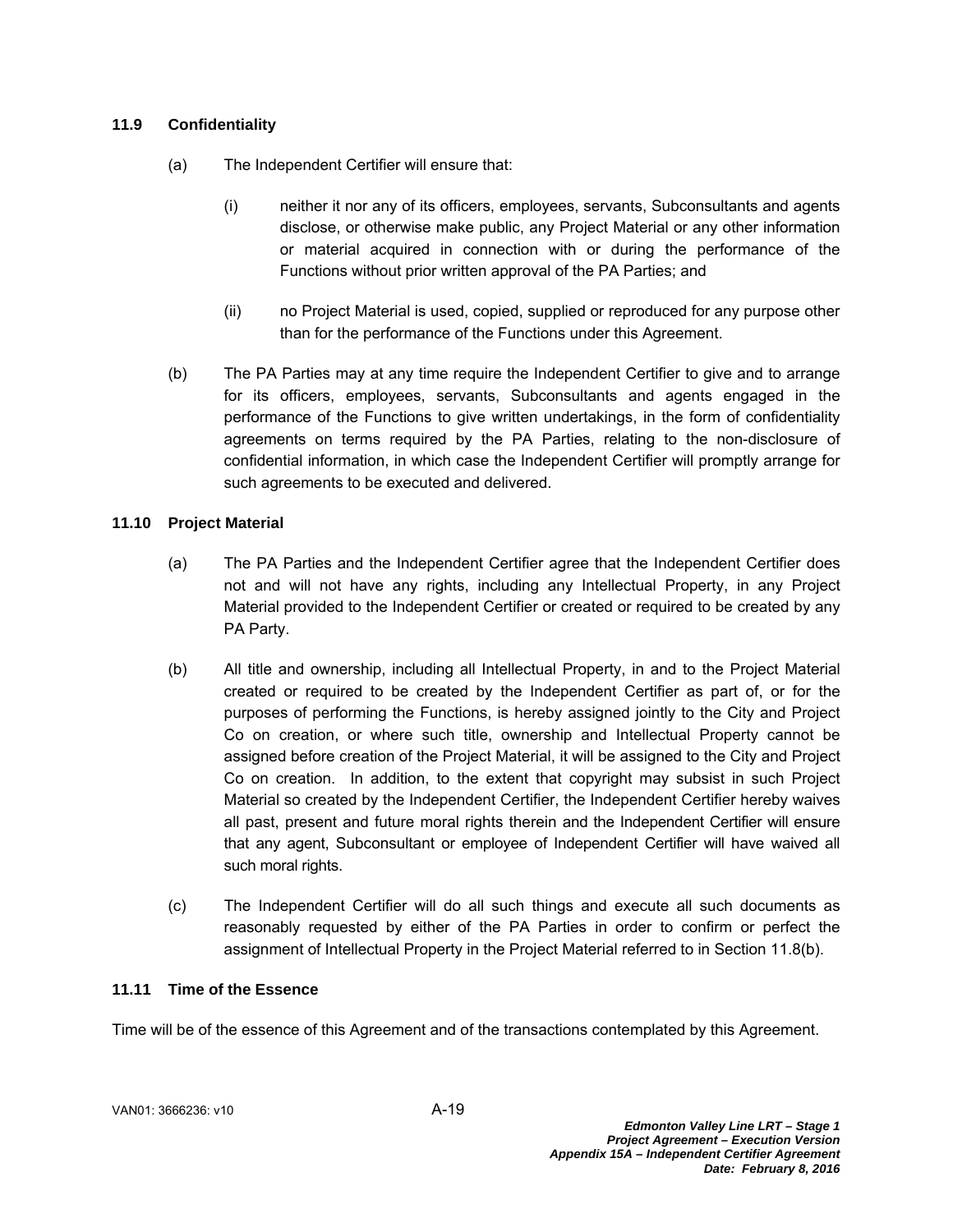### **11.12 Amendment**

No change or modification of this Agreement will be valid unless it is in writing and signed by each party to this Agreement.

### **11.13 Severability**

If any provision of this Agreement will be declared invalid, unenforceable or illegal by the courts of any jurisdiction to which it is subject, such provision may be severed and such invalidity, unenforceability or illegality will not prejudice or affect the validity, enforceability or legality of the remaining provisions of this Agreement.

### **11.14 Enurement**

Subject to the restrictions on transfer contained in this Agreement, this Agreement will enure to the benefit of and be binding on the parties and their respective heirs, executors, administrators, successors and assigns.

### **11.15 Counterparts**

This Agreement may be executed in any number of counterparts and all counterparts taken together will constitute one and the same instrument.

### **11.16 Choice of Language**

It is the express wish of the parties that this document and any related documents be drawn up and executed in English. Les parties aux présentes ont expressément demandé que ce document et tous les documents s'y rattachant soient rédigés et signés en anglais.

**IN WITNESS WHEREOF** the City, Project Co and the Independent Certifier have executed this Agreement.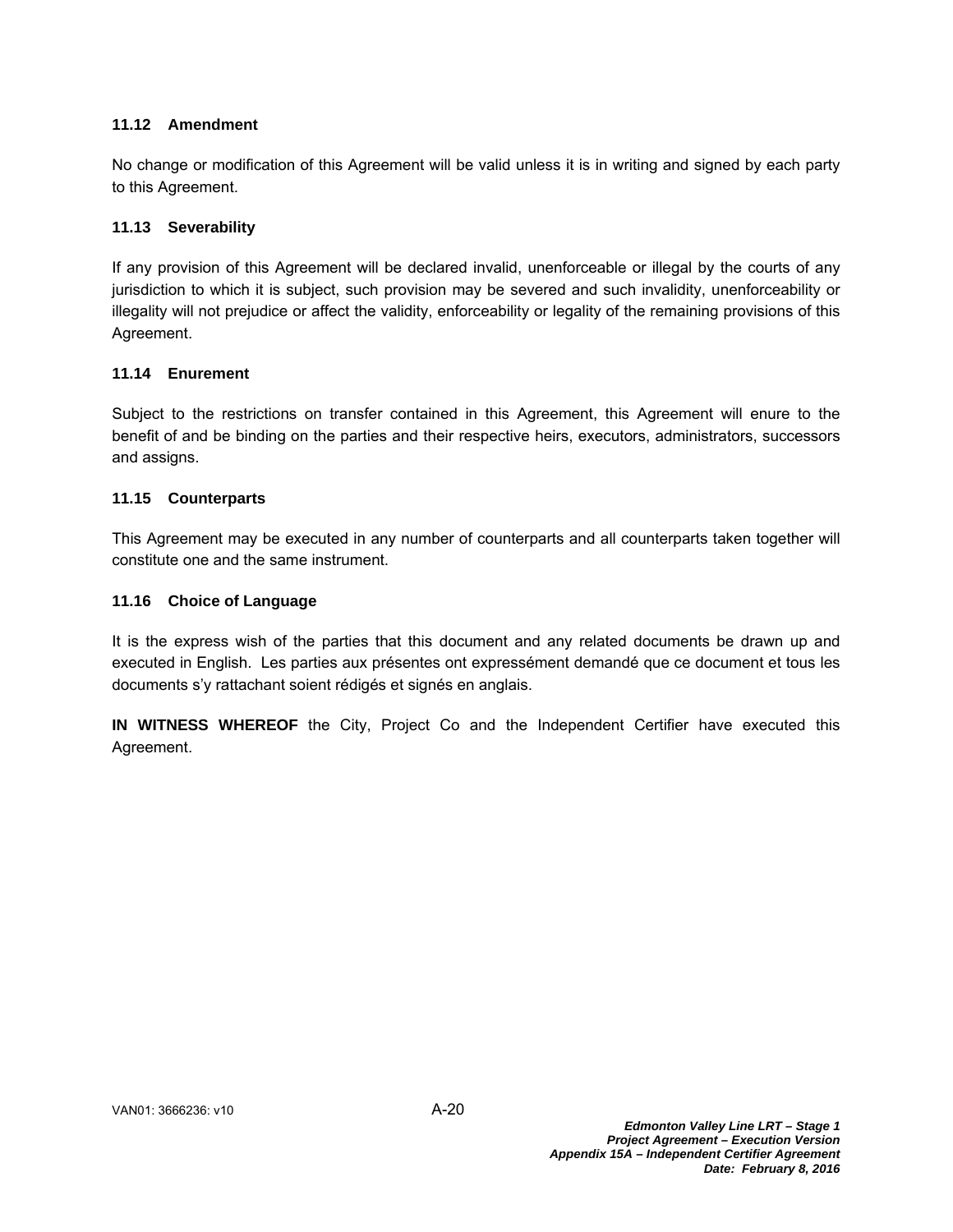# Signed for the City: **CITY OF EDMONTON**

Legally Reviewed and Approved as to Form:

Law Branch – C. Pooli Per:

LRT Design & Construction – B. Smid Date:

Approved as to Content: As represented by Linda Cochrane, Acting City Manager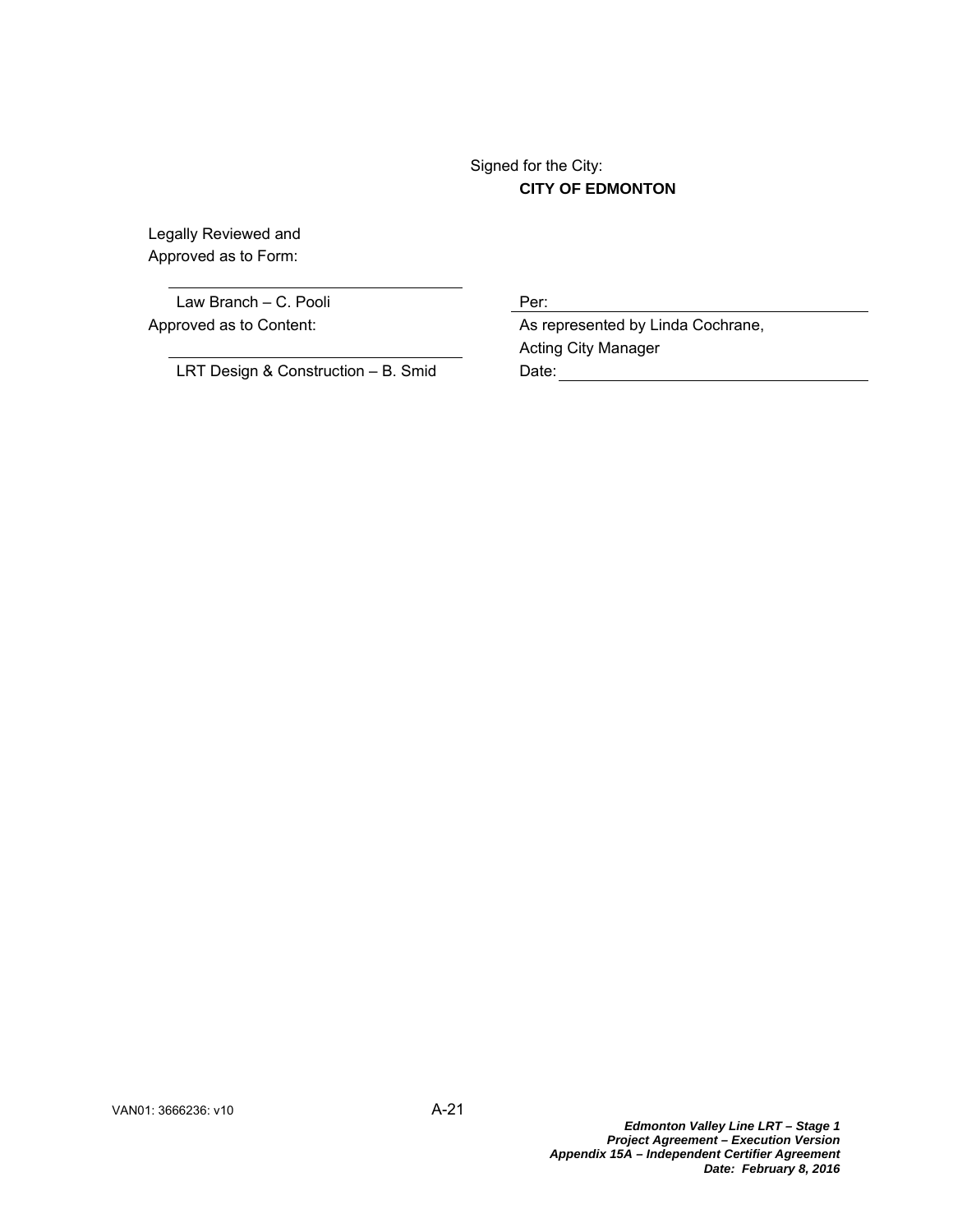|       | <b>TRANSED</b><br><b>PARTNERS</b><br><b>GENERAL</b><br><b>PARTNERSHIP, by its partners:</b>                                                                                                                                          |
|-------|--------------------------------------------------------------------------------------------------------------------------------------------------------------------------------------------------------------------------------------|
| Date: | FENGATE (TRANSED) GP INC., in its<br>capacity as general partner of FENGATE<br>(TRANSED) LP                                                                                                                                          |
|       |                                                                                                                                                                                                                                      |
|       | Name:<br>Title:                                                                                                                                                                                                                      |
| Date: | <b>BDC TRANSED (NOVA SCOTIA) CO.</b>                                                                                                                                                                                                 |
|       | by: the contract of the contract of the contract of the contract of the contract of the contract of the contract of the contract of the contract of the contract of the contract of the contract of the contract of the contra       |
|       | Name:<br>Title:                                                                                                                                                                                                                      |
| Date: | ELLISDON TRANSED HOLDINGS INC.,<br>in its capacity as general partner of<br>ELLISDON TRANSED HOLDINGS<br><b>LIMITED PARTNERSHIP, in its capacity</b><br>as managing partner of <b>ELLISDON</b><br><b>TRANSED GENERAL PARTNERSHIP</b> |
|       |                                                                                                                                                                                                                                      |
|       | Name:<br>Title:                                                                                                                                                                                                                      |
| Date: | <b>BOMBARDIER TRANSED GP INC., in its</b><br>capacity as general partner<br>of<br>BOMBARDIER TRANSED HOLDINGS<br><b>LP</b>                                                                                                           |
|       | by                                                                                                                                                                                                                                   |
|       | Name:<br>Title:                                                                                                                                                                                                                      |
|       | Name:<br>Title:                                                                                                                                                                                                                      |
|       |                                                                                                                                                                                                                                      |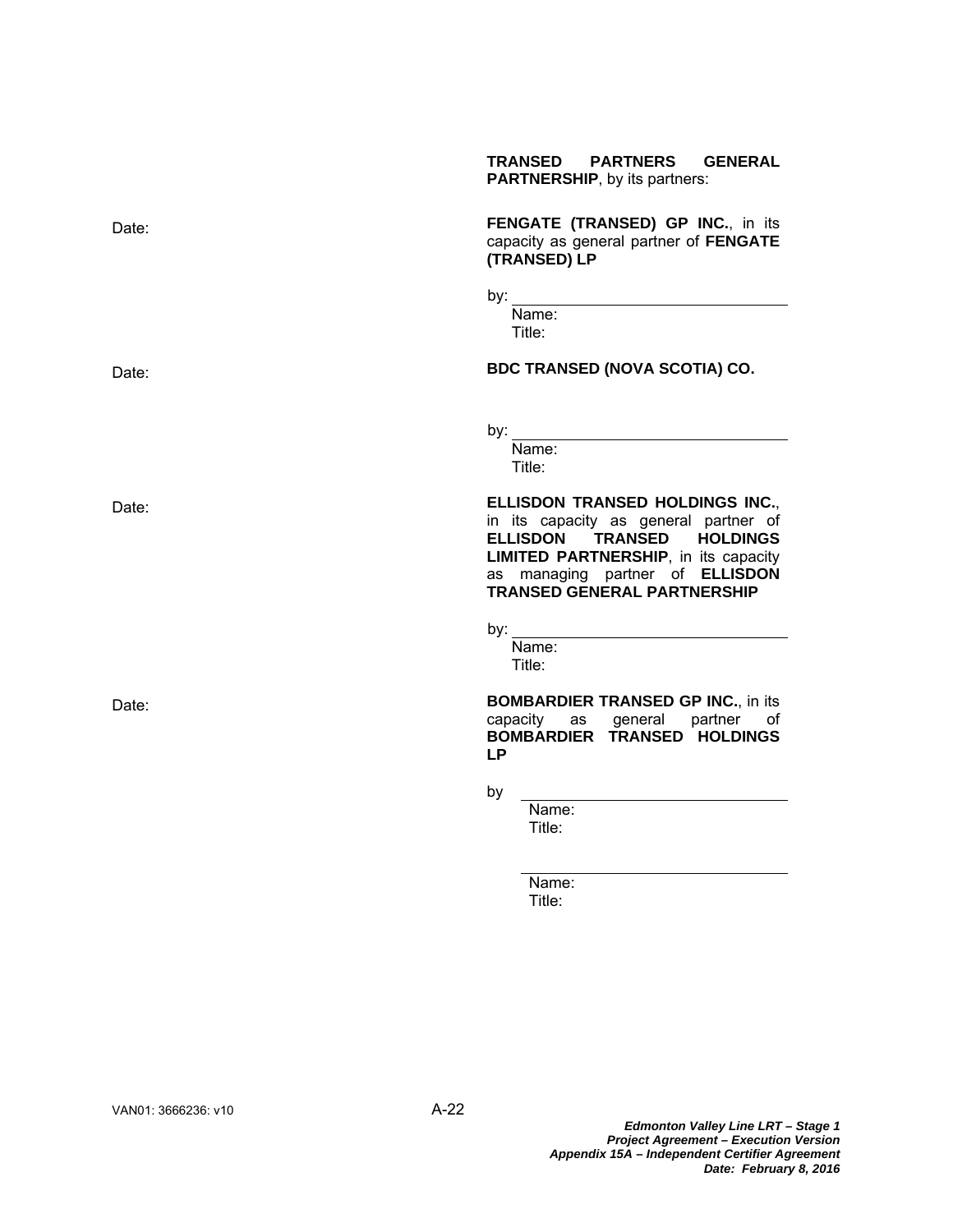# **[INDEPENDENT CERTIFIER]**:

By:

 Name: Title:

By:

 Name: Title: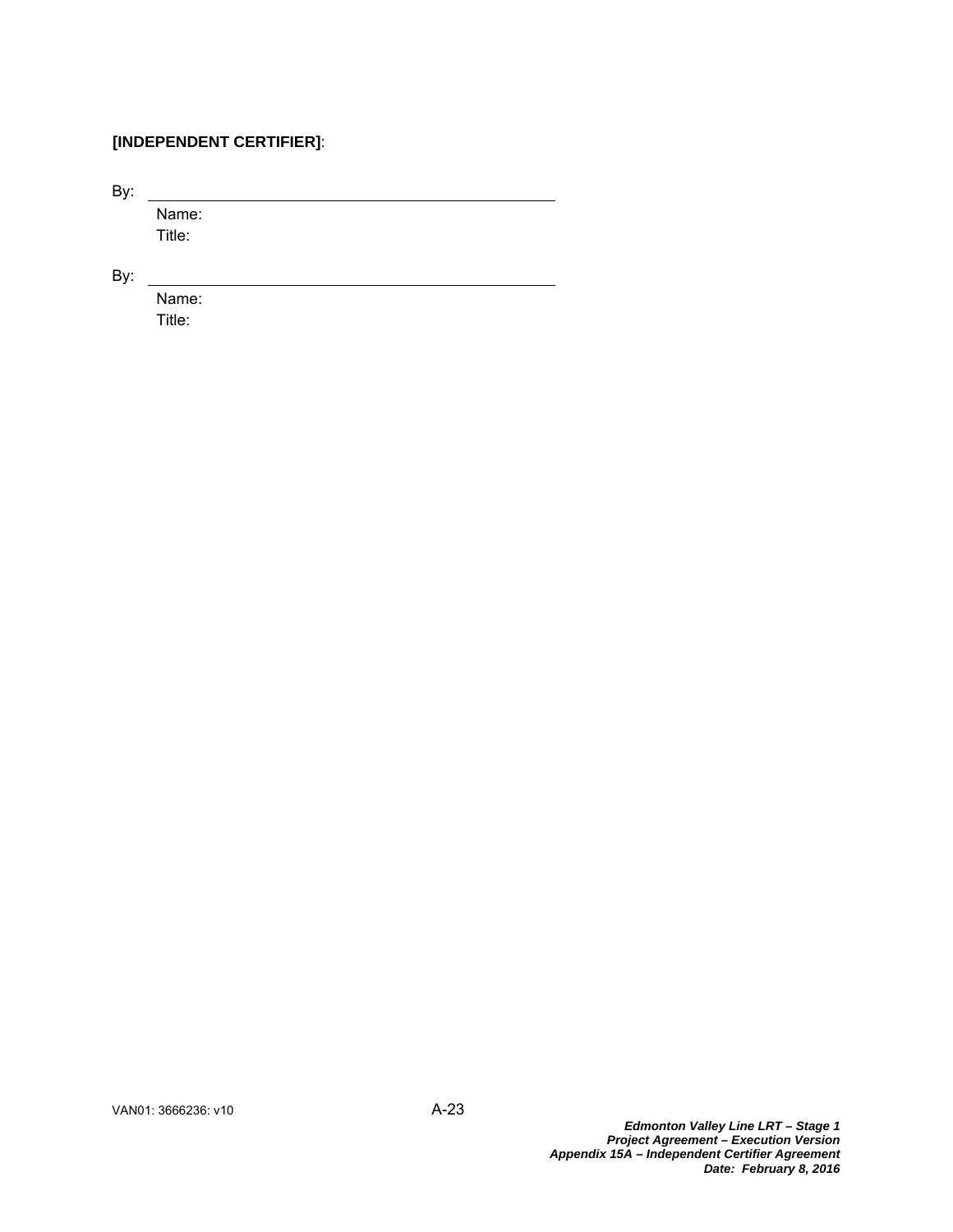# **SCHEDULE 1**

# **FUNCTIONS**

The Independent Certifier will, subject to the provisions of the Project Agreement, provide the services as set out below. In the event of a conflict between any provision of this Agreement, including this Schedule 1, and a provision of the Project Agreement, the Project Agreement will prevail.

# **1. GENERAL**

- 1.1 The Independent Certifier will do everything expressed in, or reasonably to be implied from, the Project Agreement as the functions of the Independent Certifier.
- 1.2 Without limiting the other provisions of this Agreement and the Project Agreement, and without prejudice to the generality of Section 1.1 *[General]* of this Schedule, in order for the Independent Certifier to perform in accordance with the standards required of the Independent Certifier under this Agreement, the Independent Certifier shall, amongst other things, provide the following services and perform the following functions:
	- (a) throughout the Construction Period, the Independent Certifier will:
		- (i) consult with the Design Builder and others involved in the Design; and
		- (ii) conduct inspections of the Construction; and
		- (iii) consult with the LRV Representative and conduct inspections of the LRVs,

as the Independent Certifier determines is required for purposes of the Independent Certifier's functions under the Project Agreement;

- (b) no later than 10 Business Days after receiving each monthly report pursuant to Section 16.6.3 *[Monthly Reports for Payments During the Construction Period]* of Schedule 16 *[Payment Mechanism]* of the Project Agreement prepare and deliver to the City and Project Co a monthly written report containing a description of:
	- (i) the Design and Construction completed in the previous month;
	- (ii) the progress of the Design and Construction relative to the updated Construction Schedule; and
	- (iii) any elements of the Infrastructure that for any reason vary from the requirements of the Project Agreement, with particular reference to the requirements of Schedule 4 *[Design and Construction Protocols]* and Schedule 5 *[D&C Performance Requirements]* of the Project Agreement; and
	- (c) no later than 5 Business Days after receiving the monthly report pursuant to Section 16.6.3 *[Monthly Reports for Payments During the Construction Period]* of Schedule 16 *[Payment*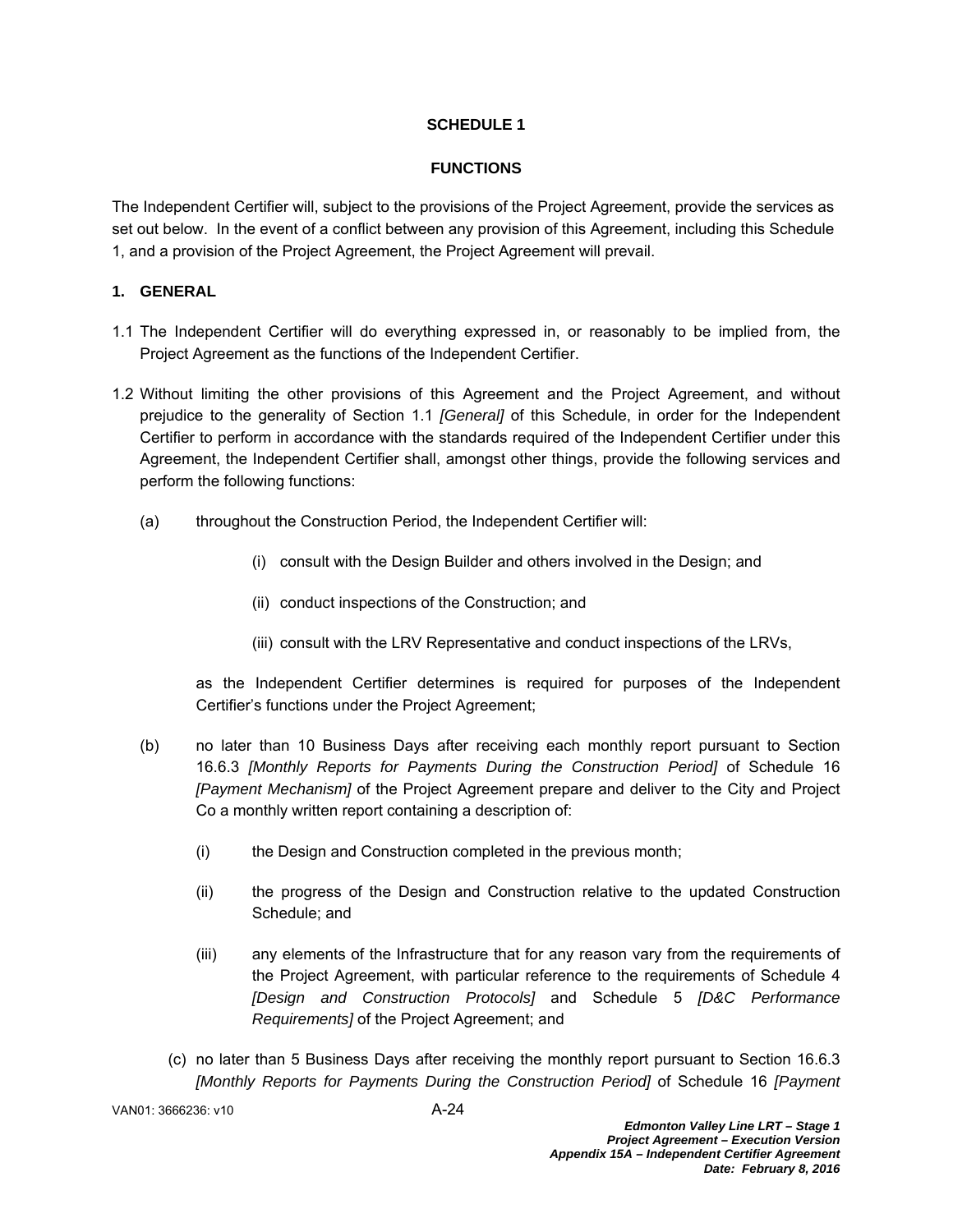*Mechanism]* of the Project Agreement (or such other time as may be applicable in the case of payment under Section 16.6.1 *[Obligation to Make Construction Period Payments]* of Schedule 16 *[Payment Mechanism]* of the Project Agreement) prepare and deliver to the City and Project Co a draft certificate (the "*Draft Independent Certifier Payment Certificate*") showing:

- (i) the monetary value of the Construction work used to determine the percentage calculated in accordance with Section 16.2.1 *[Percent Completion for Construction Period Payments]* of Schedule 16 *[Payment Mechanism]* of the Project Agreement;
- (ii) the Percent Completion for Construction Period Payment during the applicable month (or portion thereof, as the case may be) in accordance with Section 16.2.1 *[Percent Completion for Construction Period Payments]* of Schedule 16 *[Payment Mechanism]* of the Project Agreement;
- (iii) the LRV payment milestones, as described in Section 16.2.2 *[Payment for LRVs]* of Schedule 16 *[Payment Mechanism]*, completed during the applicable month;
- (iv) any amounts to be credited or deducted from the Payment during the Construction Period pursuant to Section 16.3 *[Construction Period Payment Adjustments]* of Schedule 16 *[Payment Mechanism]* of the Project Agreement during the applicable month (or portion thereof, as the case may be);
- (v) with respect to any month(s) in which an application for the Certificate of Service Commencement is made by Project Co, prepare a complete list of Service Commencement Deficiencies, with associated estimated cost to correct such deficiencies, as contemplated in Section 16.2.3 *[Service Commencement Payment]* of Schedule 16 *[Payment Mechanism]* of the Project Agreement*;*
- (vi) the amount of the Contaminated Soil Remittance Payment payable by the City pursuant to Section 16.3.6 *[Contaminated Soil Remittance Payments]* of Schedule 16 *[Payment Mechanism]* of the Project Agreement;
- (vii) any other amounts payable by the City pursuant to this Agreement in respect of the performance of the Project Work; and
- (viii) a summary of the remaining cost to complete the Construction based on progress to-date and any Change Order Confirmations approved in accordance with Schedule 13 *[Changes]*.
- (d) no later than 8 Business Days after receiving the monthly report pursuant to Section 16.6.3 *[Monthly Reports for Payments During the Construction Period]* of Schedule 16 *[Payment Mechanism]* of the Project Agreement (or such other time as may be applicable in the case of payment under Section 16.6.1 *[Obligation to Make Construction Period Payments]* of Schedule 16 *[Payment Mechanism]* of the Project Agreement) prepare and deliver to the City and Project Co a certificate (the "*Independent Certifier Payment Certificate*") with final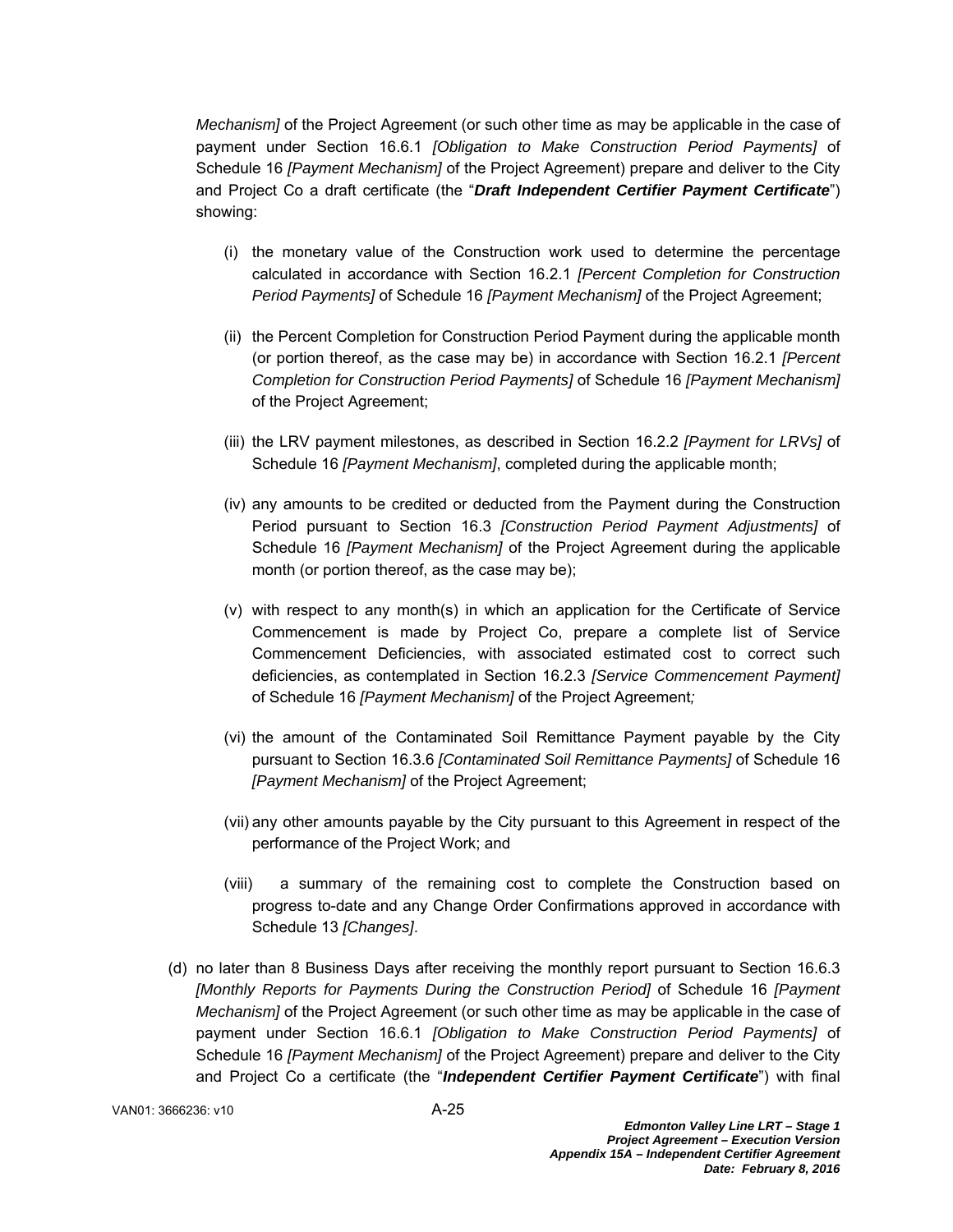certification of the items included in the Draft Independent Certifier Payment Certificate and listed in Section 1.2 (b) above.

## **2. SERVICE COMMENCEMENT**

No later than 10 Business Days after application by Project Co for a Certificate of Service Commencement and satisfaction of the other requirements in Section 14.5 *[Inspection for Service Commencement]* of Schedule 4 *[Design and Construction Protocols]* of the Project Agreement, the Independent Certifier will, in cooperation with Project Co and the City, make an inspection of the Infrastructure, verify completion of all requirements for Service Commencement and review the basis for Project Co's application for Service Commencement. Within 5 Business Days after commencement of the inspection under Section 14.5 *[Inspection for Service Commencement]* of Schedule 4 *[Design and Construction Protocols]* of the Project Agreement the Independent Certifier will either:

- (a) issue the Certificate of Service Commencement for the Infrastructure, stating the Service Commencement Date, to the City and Project Co; or
- (b) notify Project Co and the City of its decision not to issue the Certificate of Service Commencement and state the reasons in detail for such decision, including what further work may be required to achieve Service Commencement.

# **3. OTHER REQUIREMENTS**

- (a) Independent Certifier shall perform the inspection(s) and reviews(s) and, if applicable, issue the Tawatinâ Bridge SUP Completion Certificate, the Kâhasinîskâk Bridge Completion Certificate and each Early Handover Item Completion Certificate in accordance with Section 13 *[Completion]* of Schedule 4 *[Design and Construction Protocols]*.
- (b) Independent Certifier shall perform the inspection(s) and issue the report(s) contemplated in Sections 1.19(4), 1.19(5) and 1.19(9) of Schedule 10 *[Environmental Performance Obligations]* of the Project Agreement.
- (c) No later than 10 Business Days after the date that is two years after Commercial Close, report to the City the percentage completion of the Construction as of the date that is two years after Commercial Close.
- (d) Upon request, to participate in facilitated Project team alignment sessions organized by Project Co on no more than an annual basis during Construction to promote and foster effective, integrated, and collaborative working relationships between Project Co, the City and the Independent Certifier.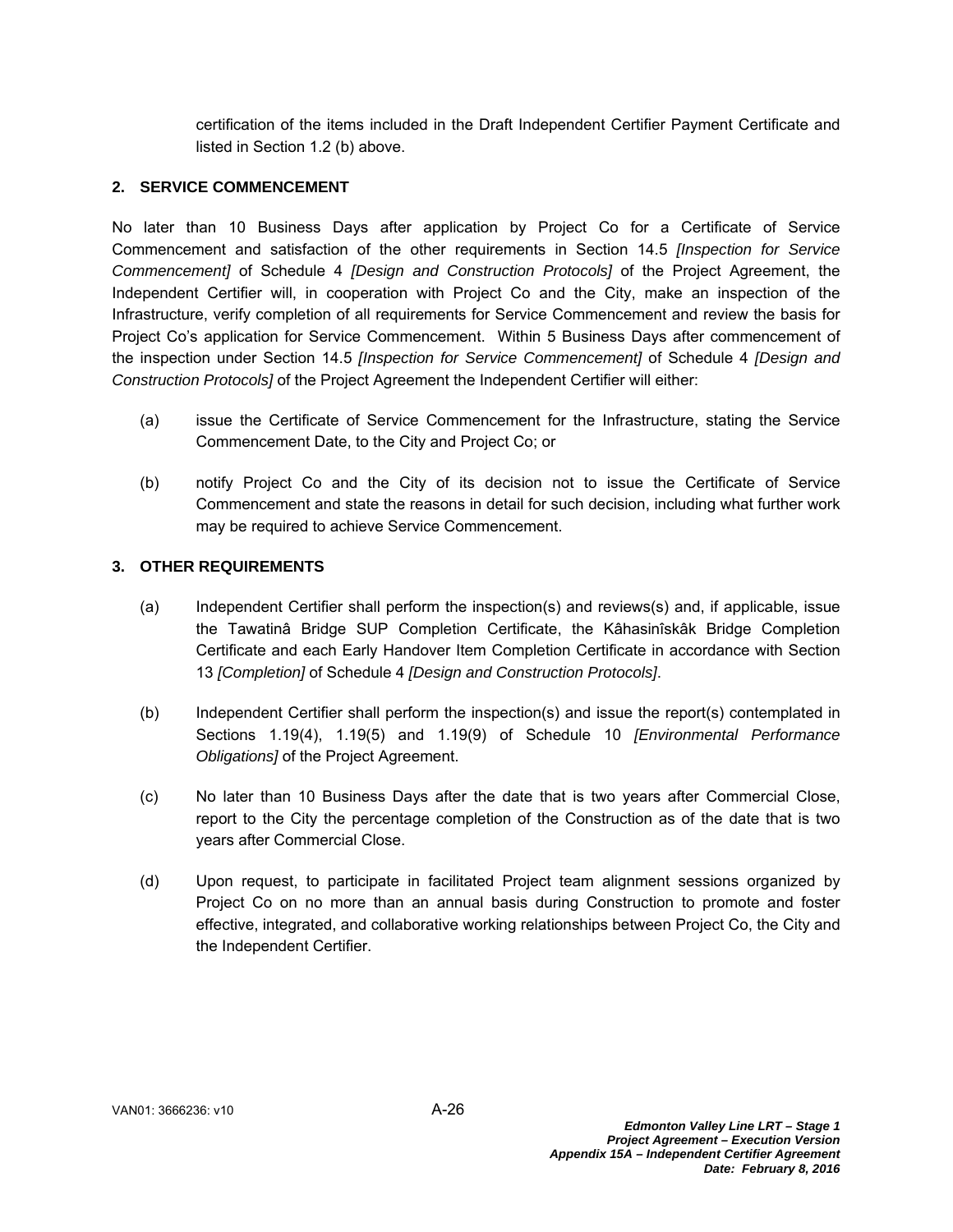# **SCHEDULE 2**

**FEE**